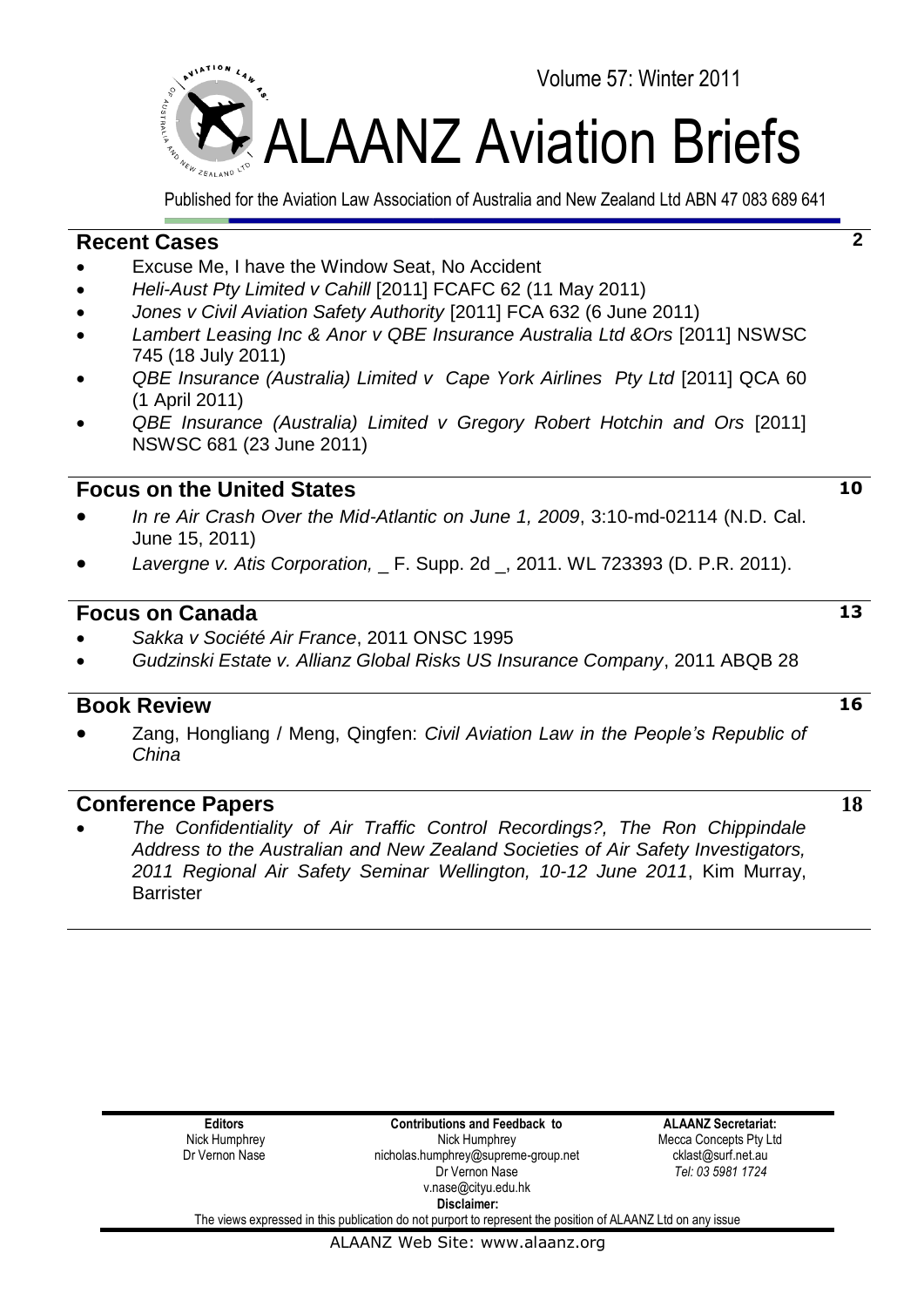# **RECENT CASES**

### *Excuse Me, I have the Window Seat, No Accident*

The County Court of Victoria did not find that a passenger's injuries suffered whilst stepping over a seat armrest to enter a row of seats to access his allocated window seat, were caused by an "accident". This is another useful decision where the County Court reviewed the international authorities on passenger accidents to find in favour of the airline, although the plaintiff has now filed an Appeal in the Victorian Court of Appeal.

The plaintiff claimed damages for injuries sustained while travelling on a flight from Melbourne to Adelaide on 20 May 2008 and alleged that as he was attempting to access his window seat on a Boeing 737- 800 aircraft, he was "forced" to step over an aisle seat arm rest due to "physical contact" with other passengers. As his right foot landed on the floor, his ankle rolled causing him to fall and twist his right knee.

The plaintiff gave evidence at the trial that he walked down the central aisle of the aircraft and when he reached his allocated row, he discovered that two female passengers were already seated in the middle and aisle seats. To assist the plaintiff in accessing his window seat, the two female passengers stood up and moved into the aisle, thereby joining a group of passengers in the aisle in the proximity of the plaintiff. The plaintiff alleged that the central aisle was now congested and he was forced to step backwards, away from his allocated row. The plaintiff gave evidence that the only way to access his seat was therefore to make an elongated step over the aisle seat armrest.

In the course of making this elongated step, the plaintiff alleged he received physical contact from one or more of the other passengers standing in the aisle (primarily one of the female passengers who had been seated in his allocated row) which in turn caused him to lose balance. roll his ankle and twist his right knee, resulting in the alleged injuries.

The plaintiff was subjected to extensive cross-examination as to the exact circumstances of the incident and the precise nature of the alleged "physical contact" which was largely inconsistent with the many earlier descriptions of the incident provided to his numerous doctors, claim for workers' compensation, and Answers to Interrogatories.

The relevant law which applied to the plaintiff's claim was section 28 of the Civil Aviation (Carriers' Liability) Act 1959 (Cth) which mirrors Article 17 in the International Conventions for passenger injury on an aircraft.

The airline submitted that on the balance of probabilities, no physical contact was made to the plaintiff either before, during or after making the elongated step over the aisle seat armrest, and the injury likely resulted from a mere fall by the plaintiff. In addition if the Court accepted there had been physical contact, such circumstances were not sufficient to constitute an "accident" within the meaning of the Act so as to give rise to liability on the part of the airline as it was not unusual or unexpected for passengers to make such contact in an aircraft aisle during normal crowding at the time of boarding. Detailed reference to the international jurisprudence concerning the interpretation of "accident", including the seminal case of Air France v Saks in the Supreme Court of United States and the leading authority in Australia, Povey v Qantas Airways Ltd and it was argued that the circumstances of the incident described by the plaintiff, whether encompassing the alleged physical contact or not, did not amount to an "accident" when assessed by reference to how this term has been defined by the courts.

The Court accepted the plaintiff's evidence on the circumstances of the incident, namely that as the plaintiff stepped over the aisle seat armrest in order to access his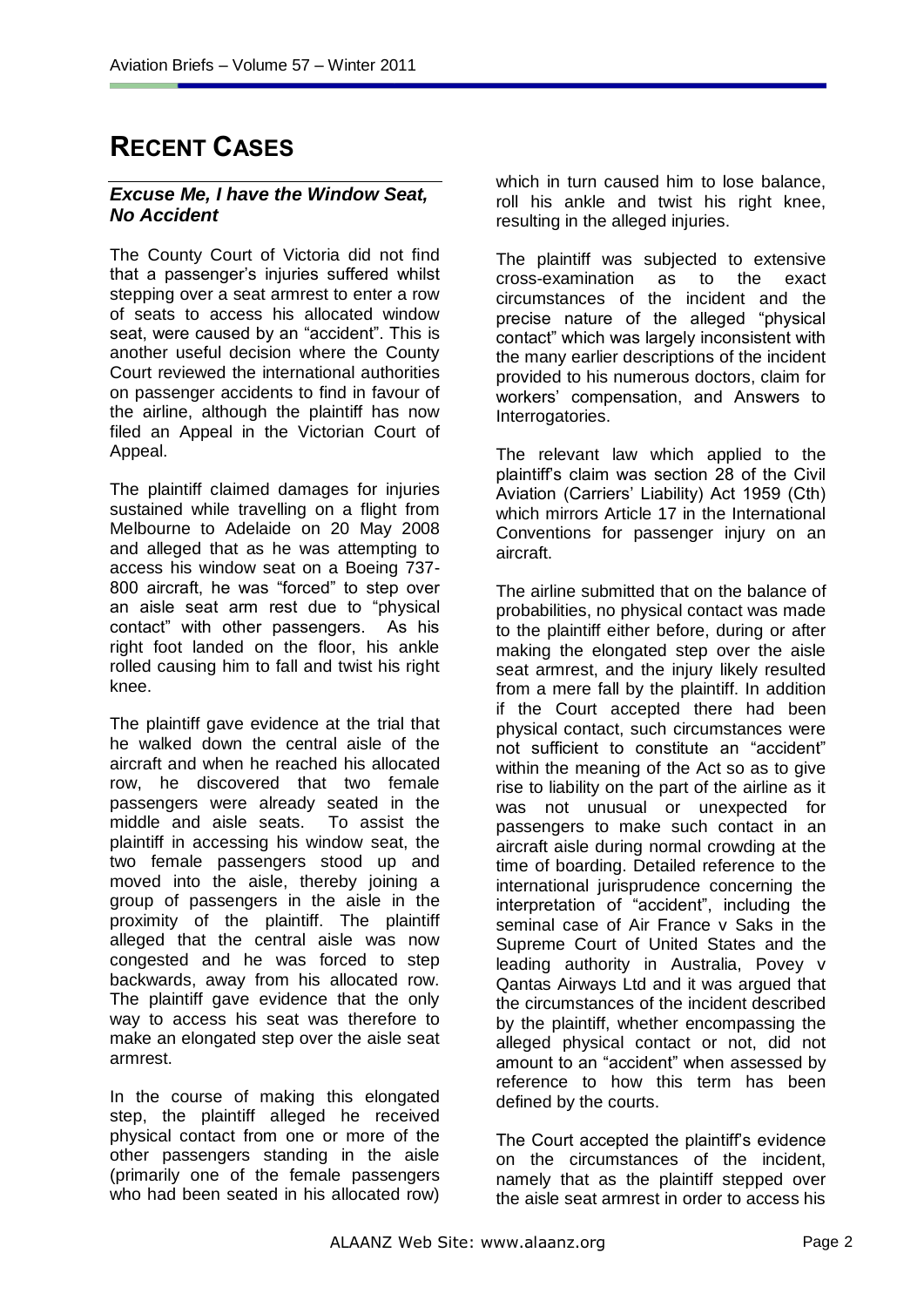seat, there was physical contact between the plaintiff and other passengers present in the aircraft aisle which caused him to lose his balance and thereafter twist his right knee. However, The Court did not accept that this physical contact was unusual, untoward or unexpected so as to amount to an 'accident' within the meaning of Section 28 of the Civil Aviation (Carriers' Liability) Act 1959. Rather, Court found that the physical contact was clearly an incident of the large number of passengers in a confined space attempting to board the aircraft, which is a usual and expected occurrence in air travel. The Court held the airline was not liable for the plaintiff's injuries and the claim was dismissed.

The plaintiff has now filed an Appeal in the Victorian Court of Appeal and the hearing of the Appeal will likely occur in late 2011 or early 2012.

### *Matthew Brooks, Partner, HWL Ebsworth Lawyers*

This article first appeared in the HWL Ebsworth Lawyers' "Aviation Newsletter" published in June 2011 and has been reproduced with the kind permission of the author. For further information please refer t[o http://www.hwlebsworth.com.au/files/Aviation\\_Newsletter.pdf](http://www.hwlebsworth.com.au/files/Aviation_Newsletter.pdf)

## *Heli-Aust Pty Limited v Cahill* **[2011] FCAFC 62 (11 May 2011)**

### **Prosecution of Air Operator under State work safety legislation held to be invalid**

New South Wales is known to have one of the most onerous workplace safety legal regimes in the world. Employers have strict obligations to workers with substantial penalties if there is a breach. Prosecutions of employers are incredibly difficult to defend. In addition, the NSW Occupational Health and Safety Act 2000 (OH&S Act), somewhat unusually, gives unions and other industrial organisations representing employees the right to prosecute breaches of the OH&S Act. The union is also entitled to half of any penalty imposed on an employer.

### **Landmark decision on the right to prosecute Aircraft Operators for Civil Air Accidents**

On 11 May 2011, the Full Court of the Federal Court of Australia held that Commonwealth legislation regulated civil aviation in flight to the exclusion of the NSW OH&S Act. The effect of this decision is that airlines and aircraft operators, although still required to meet the safety standards imposed by Commonwealth legislation, cannot be prosecuted under State work safety legislation in connection with civil aviation accidents during flight.

## **The Facts**

On 22 November 2004, a helicopter struck a wire and crashed whilst performing locust spotting operations. Last year, charges were brought against the operator of the helicopter for breaches of the OH&S Act. In summary, the charges laid under the OH&S Act alleged a failure to ensure that the work premises (in this case, the helicopter) were safe and without risk to health and also that people entering the premises were not exposed to risks to their health or safety. The charges were particularised to allege failures to conduct sufficient planning and failures to provide particular safety equipment for the helicopter and its occupants.

### **The Full Court Decision**

The Full Court unanimously held that the Commonwealth civil aviation legislation covered the field with respect to the safety of civil aviation in flight. Moore and Stone JJ delivered a joint judgment, and found:

The Commonwealth regime for the regulation and the safety of civil aviation in flight in Australia is comprehensive and exclusive, it is not supplementary or cumulative on State law or Commonwealth law. There is a direct conflict between the State and Commonwealth legislative schemes. A State law, to the extent of the inconsistency, is invalid.

Flick J, in a separate judgment, essentially reached the same conclusion.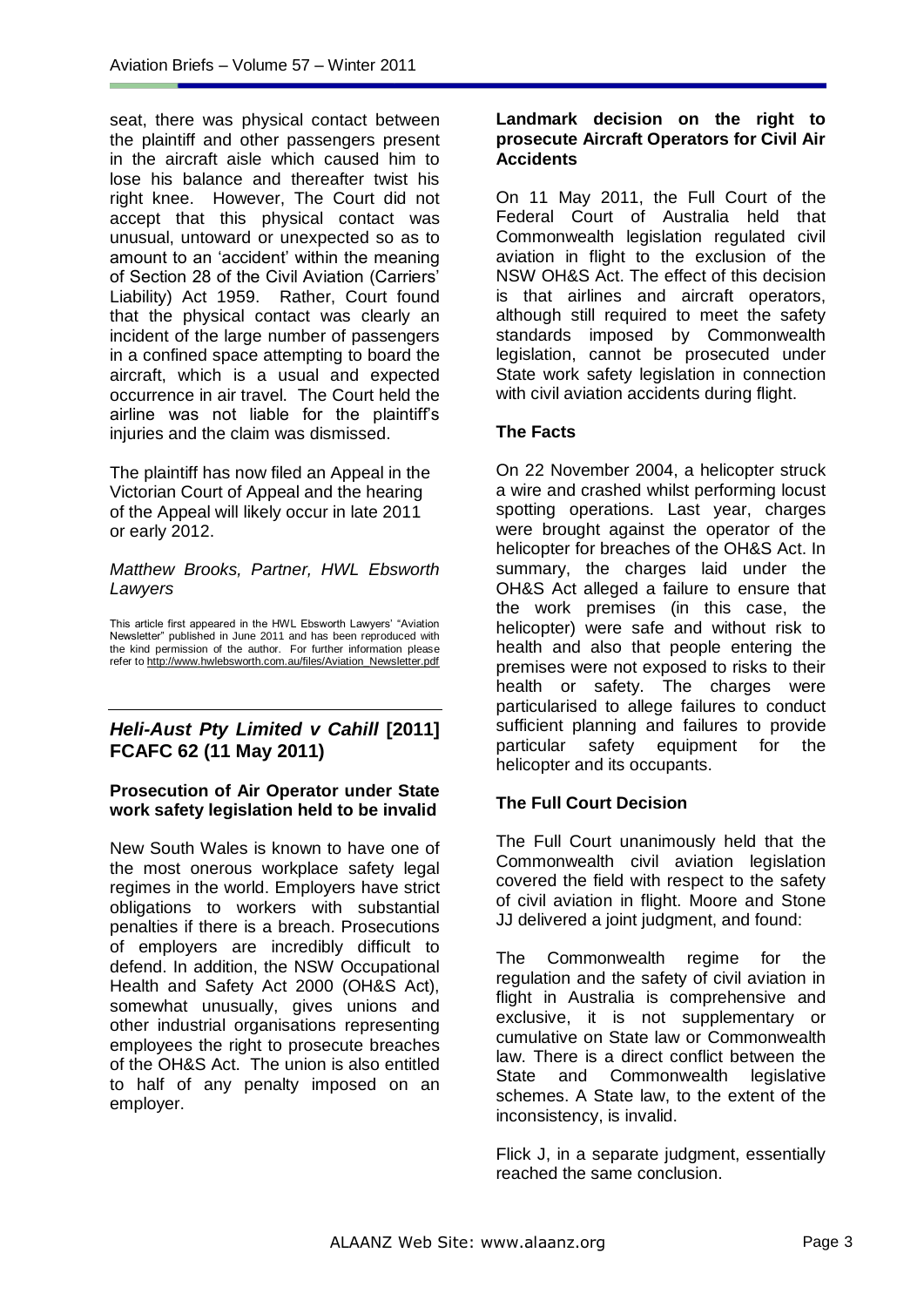#### **Impact of Decision**

The decision of the Full Court means that the OH&S Act, and by extension corresponding legislation in other States and Territories, insofar as they purport to apply to matters concerning the safety of civil aviation in flight, are invalid. Occupational health and safety laws continue to apply to matters occurring in or around aircraft that are not strictly related to the operation of the aircraft. Despite this limitation, the judgment represents a significant victory for airlines and aircraft operators insofar as it permits certainty about the standards to which they are required to operate and eliminates exposure to the significant penalties under State work safety legislation in the event of civil air accidents.

It is not known at this point whether there will be an application for special leave to appeal to the High Court.

#### *Michael Wytcherley, Partner, Norton White*

This article first appeared in the Norton White Newsflash" published in June 2011 and has been reproduced with the kind permission of the author. For further information please refer to [http://www.nortonwhite.com](http://www.nortonwhite.com/)

#### *Jones v Civil Aviation Safety Authority* **[2011] FCA 632 (6 June 2011)**

―*Keeping up with the Jones*‖ was a 10 part ―docudrama‖ series which aired on Channel Ten in late 2010 depicting the daily life of the Mr Jones, the Applicant, and his family in the Northern Territory, on their cattle property Coolibah Station. Mr Jones is a pilot and the owner of the large helicopter operator North Australian Helicopters. The program was made by television production company WTFN Entertainment Pty Ltd ("WTFN").

The public notoriety of the program captured the eye of an investigator from the Civil Aviation Safety Authority ("Mr Haslam"), who viewed several episodes from the Channel Ten websites identify possible breaches of the Civil Aviation Act ("the Act") and Civil Aviation Regulations. Mr Haslam contacted WTFN for access to raw data from the taping of the series and in response, WTFN indicated that it would

make available the requested data on 2 x DVDs at its lawyers office if CASA obtained the relevant order from the Court.

On 1 March 2011, Mr Haslam applied for and obtained a warrant under section 32AF of the Act to search for and seize from the premises of WTFN any items. In the application to the Court and based on Mr Haslam's observation of the television series outline in his supporting affidavit, it was alleged that Mr Jones had breached various sections of the Act when acting as the pilot in command of Robinson R22 and/or R44 helicopters he:

- 1. he towed a person underneath and behind the helicopter on a water ski endangering the person;
- 2. performed commercial operations (collection of crocodile eggs) for which a commercial helicopter licence is required when he was only the holder of a private helicopter licence;
- 3. consumed alcoholic liquor within 8 hours of the departure of the aircraft; and
- 4. on a number of occasions, left the engine running and rotors turning when there was no pilot at the controls.

Late in the day on 1 March 2011, Mr Jones applied to the Court to stay the execution of the Warrant but by the time the parties had concluded their appearances, the Warrant had been issued.

On 2 March 2011, Mr Haslam collected the DVDs and in compliance with the Court order placed the material in a sealed envelope which CASA was not to inspect and to deliver to the chambers of the docket judge.

On 27 May 2011, the Federal Court was reconvened to consider Mr Jones application in which he sought the following relief:

- 1. an injunction against CASA, under s 39B of the *Judiciary Act 1903* (Cth) to prevent CASA from viewing any of the images on the DVDs;
- 2. an order that the seized material be returned to WTFN; and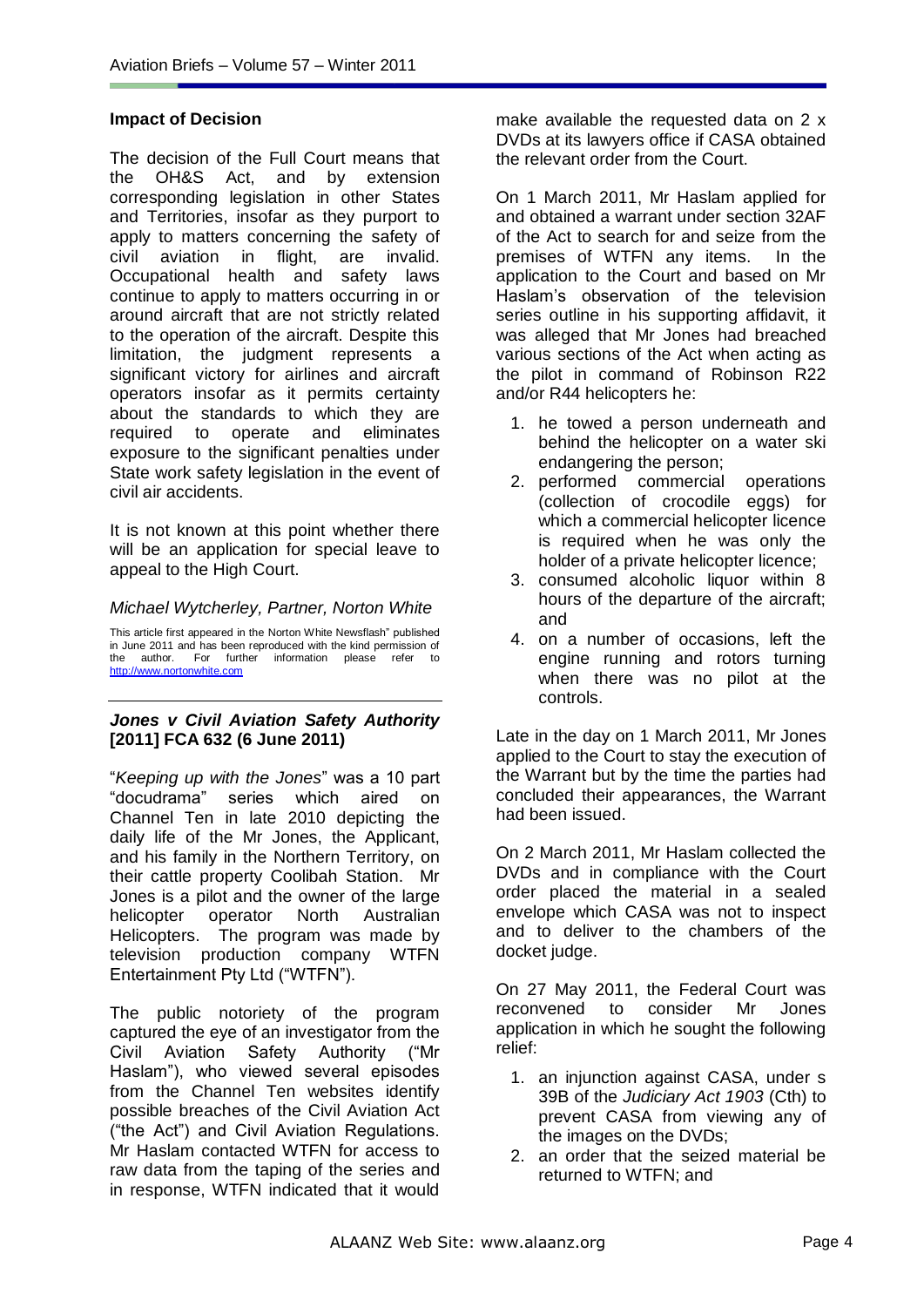3. a declaration that there were no reasonable grounds for the issuing of the Warrant and that the Warrant be set aside.

Under section 32AF of the Act, there is only a requirement for a reasonable ground for the suspicion as to the commission of an offence and not to the belief as to the occurrence of an offence.

In determining whether the Magistrate had properly rendered the warrant within this context, Marshall J considered whether the Magistrate had ―*sufficient facts* [in the form of Mr Haslam's affidavit] *to found the reasonable suspicion and the reasonable belief*‖ (on the basis of the principals in *George v Rockett* (1990) 170 CLR 104 at 114). Relevantly, Marshall J stated [at 24]:

―*In the current context, it is only necessary to consider whether the Magistrate had a sufficient basis to form a reasonable suspicion that the DVDs may afford evidence of a civil aviation offence. All that was required was the holding of "a slight opinion, but without sufficient evidence" but nonetheless an "actual apprehension" created in the mind of a reasonable person that the thing sought to be seized may (not will), afford evidence of the commission of a civil aviation offence.*‖

In dismissing Mr Jones' application, the Court agreed with CASA's submissions finding that "Mr Haslam's affidavit *contained sufficient material to enable the Magistrate to have reasonable grounds for suspecting that the DVDs may afford evidence of offences against the Act and the Regulations*‖ [at 25].

Marshall J acknowledged that some of the footage Mr Haslam had viewed may have involved "*poetic licence by WTFW*" but until there is a full viewing of the material the subject of the Warrant it remains the case the ―*there are real, prima facie grounds for concern that safety legislation has been flouted*‖ [at 28].

*Nicholas Humphrey and Dr Vernon Nase, Editors.*

### *Lambert Leasing Inc & Anor v QBE Insurance Australia Ltd &Ors* **[2011] NSWSC 745**

## **Background**

This litigation relates to the 2005 crash of a Fairchild Metro 23 aircraft, an Aero Tropics flight, on approach to Lockhart River. Lambert Leasing (Lambert) had originally sold the aircraft to Partnership 818, a joint venture domiciled in Queensland. The aircraft was then leased to Lessbrook Pty Ltd t/as Transair which operated the aircraft mainly for flights within Australia. The crash resulted in the deaths of both pilots and 13 passengers. The Australian proceedings involved the first plaintiff (Lambert) and the second plaintiff (Saab Aircraft Leasing Inc. or SAL) (collectively, the Australian plaintiffs), the first defendant (QBE) and the second and third defendants (Partnership 818).

## **The Illinois Proceedings**

In 2007, the dependants of 12 of the 13 passengers and two pilots (Relatives), all Australian residents, commenced proceedings in Illinois, USA against Lambert Leasing, SAL and Partnership 818.

In 2008, the Court dismissed the Illinois Proceedings on terms that did not include an order that the Relatives pay Lambert Leasing's and SAL's costs (Illinois Proceedings Legal Costs). In the Australian Proceedings Lambert Leasing and SAL claimed indemnity from Partnership 818 for those costs pursuant to Article 7.01 of the Purchase Agreement.

### **The Missouri Proceedings**

In 2008 the Relatives (58 Australian residents) commenced proceedings against Lambert and Partnership 818 in Missouri. In May 2009 Partnership 818 filed a motion to dismiss forlack of jurisdiction and *forum non conveniens* on the basis that the matter ought to be heard in Australia. In 2009, Lambert filed a similar application. However, these applications were dismissed. Consequently, the Missouri proceedings remain on foot with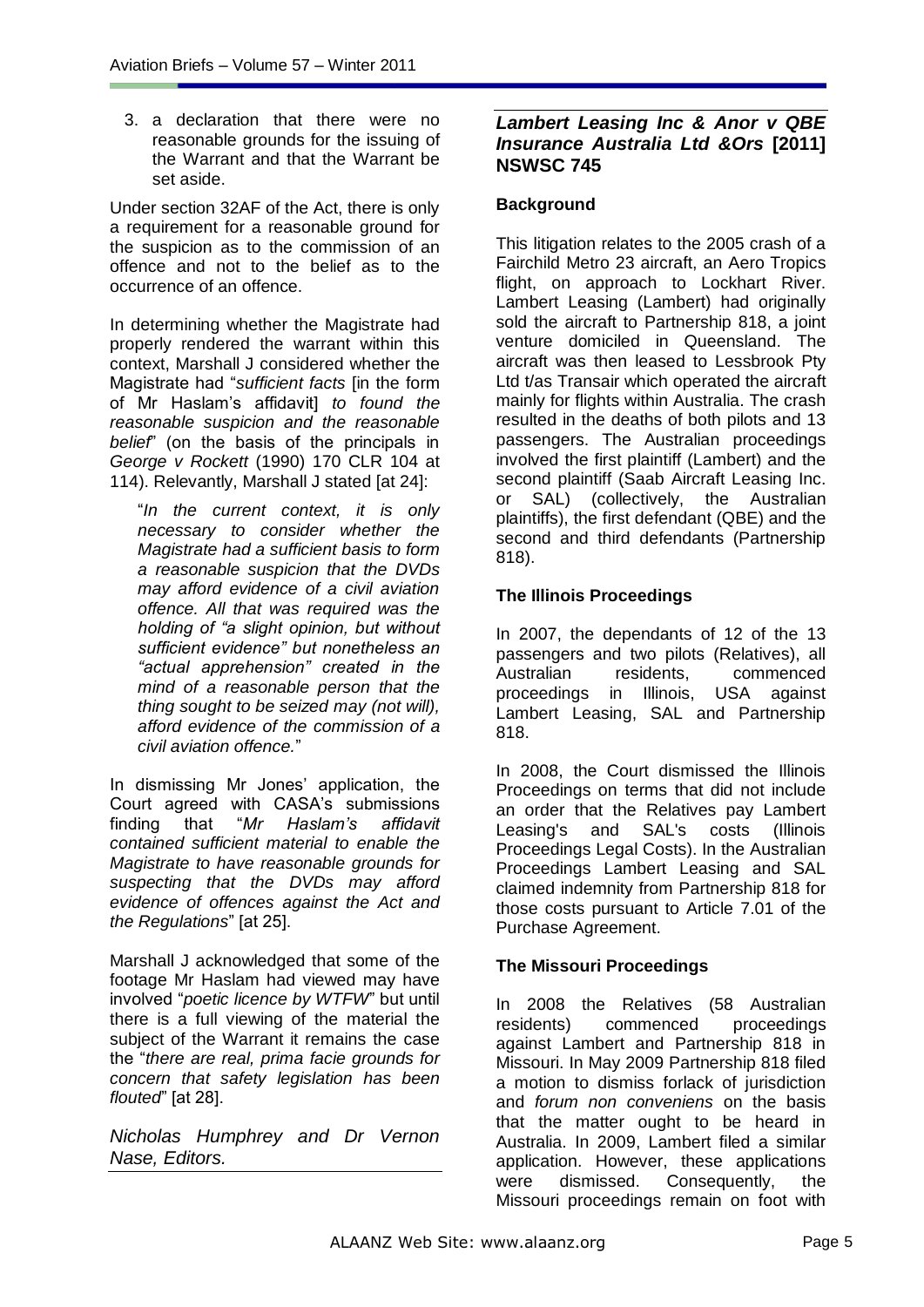Lambert and Partnership 818 continuing to maintain the inappropriateness of the forum. The matter was expected to be tried in December 2014. The Relatives' legal representatives expected the Missouri Proceedings to ultimately result in a settlement.

### **The Australian Proceedings – Lambert Leasing's Claim v Partnership 818 and QBE**

### **The Indemnity Issue**

Relying on Article 7.01 of the Purchase Agreement Lambert claimed indemnity from Partnership 818 for the Missouri Proceedings Legal Costs and claimed indemnity for any liability it may have to the Relatives. Article 7.01 provided that Partnership 818 were to indemnify for losses resulting from their "possession, maintenance, modification, use or operation of the Aircraft." Lambert argued that the Partnership used and operated the aircraft by leasing it to Transair to conduct passenger flights in Australia.

### **The Insurance Issue**

On this issue Lambert pointed to Article 7.02 of the Purchase Agreement which obliged Partnership 818 to effect aircraft liability insurance on behalf of Lambert and SAL.

An insurance policy was effected with QBE and the Australian plaintiffs were insured under the Policy. However, QBE declined to indemnify the Australian plaintiffs for the U.S. costs and any liabilities to the Relatives. Lambert and SAL argued that, if the Australian plaintiffs were not covered by the policy for the Illinois legal costs, the Missouri legal costs and liabilities to the Relatives, then Partnership 818 had breached Article 7.02 by failing to maintain the requisite insurance.

### **QBE**

Lambert and SAL in the Australian proceedings alleged that QBE wrongfully denied indemnity and sought damages and declaratory relief. Policy endorsement in the QBE policy had provided that the insurance was "subject to Australian law and practice."

### **The Issue – to stay proceedings**

The matter in this case was to be decided under Section 67 of the *Civil Procedure Act 2005* which confers the Court with the discretion to stay proceedings. In determining the 'stay' issue the court noted the following "applicable principles:"

- A party who has regularly invoked the jurisdiction of a competent court has a prima facie right to insist upon its exercise and to have his claim heard and determined;
- The onus lies on the applicant to establish a reason why this prima facie right should be displaced. The generally accepted relevant considerations are set out by Lockhart J in *Sterling Pharmaceuticals Pty Ltd v Boots & Co (Aust)* (1992) 34 FCR 287;
- An important concern of the Court is to prevent a situation of issue estoppel, where two Courts may be asked to determine the same matter; and,
- There is a reluctance to stay matters in the commercial list as per Einstein J in *Rexam Australia Pty Ltd v Optimum Metallising Pty Ltd &Anor* [2002] NSWSC 916 where His Honour observed at [29]-[30] that ―*...the continued stay of the Commercial List proceedings over an extended period of time, comprise as it seems to me, an overwhelming consideration in favour of not justifying the stay*.‖

In its analysis of issues, the Court observed that, contrary to the submission of the applicant, the Missouri proceedings and the New South Wales proceedings concerned two distinct issues and do not give rise to issue estoppel. In His Honour's words, ―*the New South Wales proceedings turn on whether under the sale agreement the plaintiffs are indemnified. This will not be an important issue in the Missouri proceedings, which will concern the liability of each party to the families. No cross claims have been raised and therefore no issue about indemnity will arise*.‖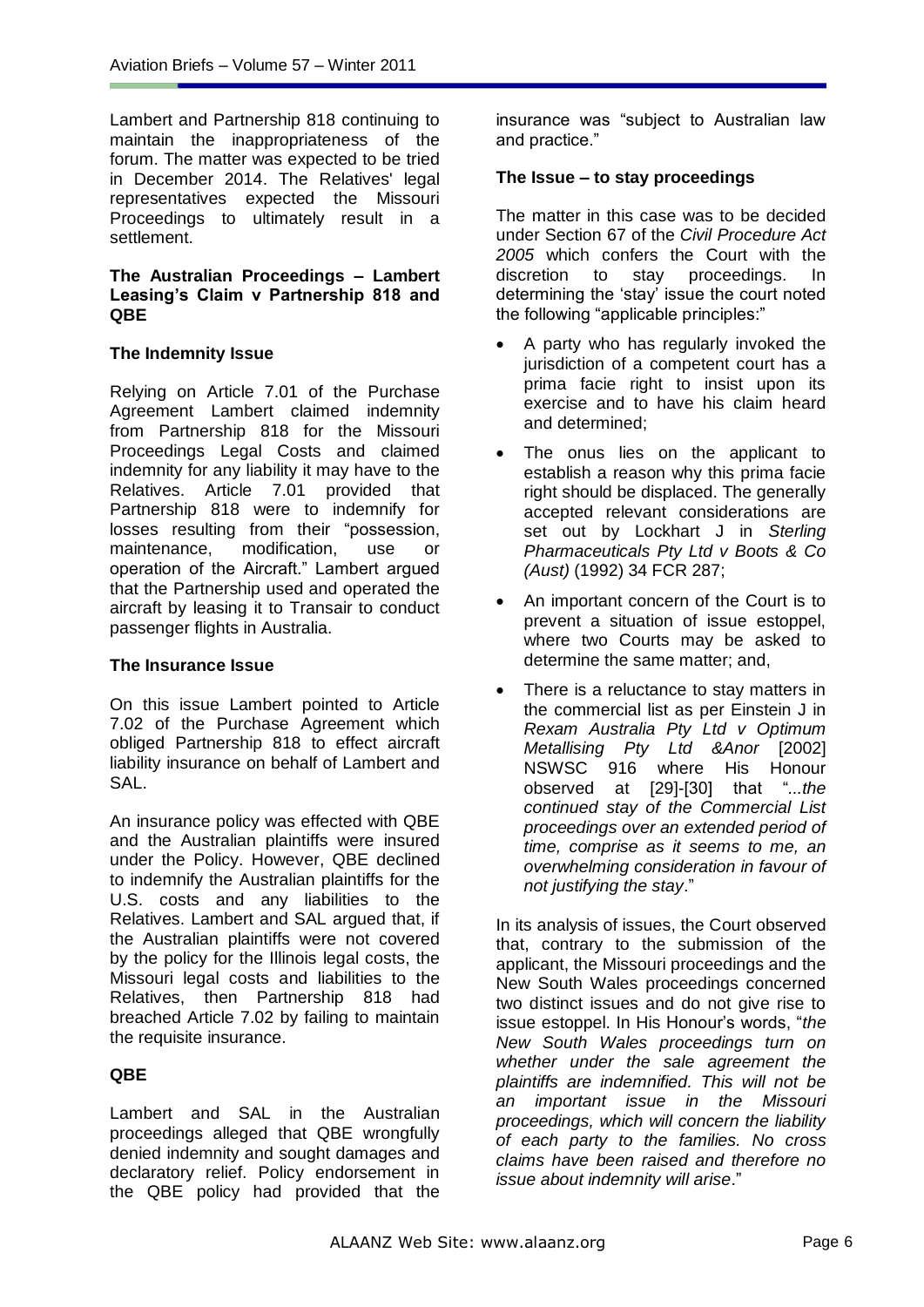In dismissing the application for a stay, the Court found that Partnership 818 had not discharged its onus of demonstrating that the Australian Proceedings ought to be stayed. This was especially so in light of the presumption that the Australian plaintiffs had a prima facie right to insist upon the exercise of competent jurisdiction which has regularly been invoked by the commencement of proceedings in the Commercial List.

*Dr Vernon Nase & Nicholas Humphrey, Editors.*

### *QBE Insurance (Australia) Limited v Cape York Airlines Pty Ltd* **[2011] QCA 60 (1 April 2011)**

### **Election Requirements under an Insurance Policy**

Following on from the decision reached by the Queensland Supreme Court in Cape York Airlines (2010) QSC 313 (as reported in our Newsletter of September 2010), the Queensland Court of Appeal allowed the first instance decision to stand and reiterated the requirements necessary for "a valid election" to be made by an insurer under a policy.

### **First Instances**

Cape York Airlines Pty Limited (CYA) held an insurance policy (policy) with an insurer protecting against damage to the insured's Cessna 208 Aircraft with coverage of up to \$1.8 million. On 8 February 2004, CYA's Cessna suffered engine failure and was recovered after having sustained significant damage. The policy allowed the insurer to elect to pay for the loss, or repair the damage to the aircraft, or pay for the repair of the aircraft.

CYA requested payment for the loss as it did not believe the aircraft could be repaired to its previous condition. The insurer sought to make the repairs election under the policy and argued at first instance such election had been made through three letters it had sent to CYA. The first letter enclosed the estimated costs of repair and authority to repair to be sent to the repairer with instructions to proceed. The second letter advised of the increase in repairs costing including freight and reiterated the contents of the first letter. The third letter sought to address concerns with regards to the alleged inadequacy of the repairs process.

Daubney J of the Queensland Supreme Court found that none of the insurer's letters amounted to a valid election and were no more than an offer which mandated repair of the aircraft in accordance with the repair estimate. CYA was awarded the agreed value of the aircraft of \$1,800,000.00, its recovery expenses of \$7,367.88, the loss of income suffered due to the failure to provide payment under the policy and interest up to the date of the decision giving a grand total of \$3,171,886.80.

### **Court of Appeal**

The insurer argued that a valid election had been made insofar as the first letter sent advising YCA that the insurer intended to repair the aircraft, and that the first instance judge failed to recognise that the requests made in the insurer's letter simply required CYA to cooperate in the repair process.

His Honour Muir JA found that none of the three letters sent to YCA amounted to a valid election, as a valid election requires an unequivocal and unqualified communication by the insurer under the policy.

However the Court of Appeal found that the award made by the Supreme Court regarding the loss of use of the aircraft for \$175,000 was incorrectly ordered as this amounted to a double recovery for YCA who was already recovering the agreed value of the aircraft. The Court of Appeal reduced the award accordingly.

#### *Simon Perrein, Associate, HWL Ebsworth Lawyers.*

This article first appeared in the HWL Ebsworth Lawyers' "Aviation Newsletter" published in June 2011 and has been reproduced with the kind permission of the author. For further information please refer to [http://www.hwlebsworth.com.au/files/Aviation\\_Newsletter.pdf](http://www.hwlebsworth.com.au/files/Aviation_Newsletter.pdf)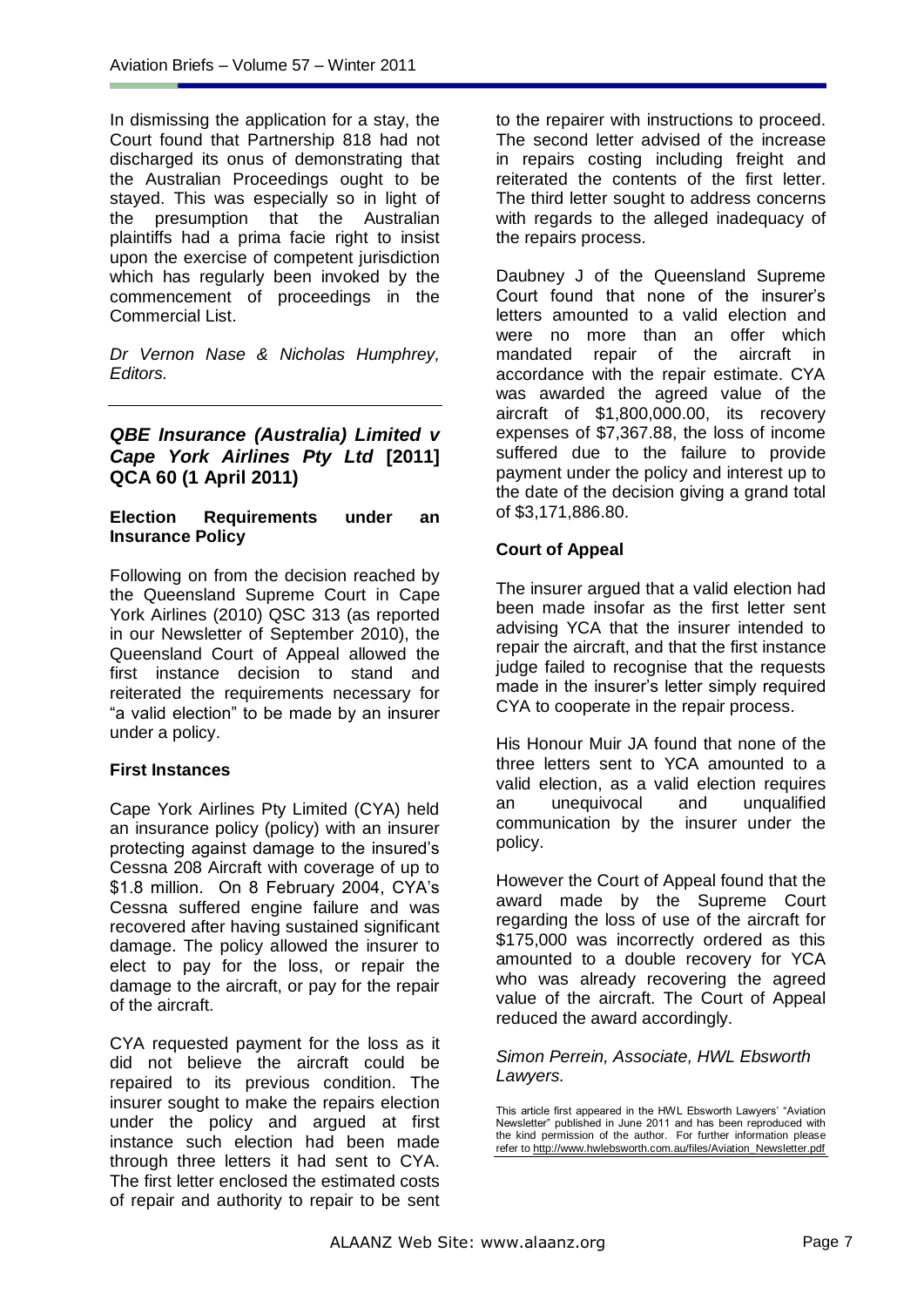# *QBE Insurance (Australia) Limited v Gregory Robert Hotchin and Ors*  **[2011] NSWSC 681 (23 June 2011)**

# **Background**

This proceeding relates to the Lockhart River aircraft accident of 7 May 2005 which is also the subject accident in the *Lambert Leasing Inc* case reported earlier in this edition of Aviation Briefs in which 13 passengers and two pilots were killed.

The plaintiff, QBE Insurance (Australia) Limited ("QBE") was the insurer of the aircraft under an Aircraft Insurance Policy ("'the Policy") and the defendants are the administrators of estates of the deceased pilots Gregory Hotchin and Timothy Langdon Down ("the Defendants").

# **Chronology**

 $\overline{a}$ 

In 2007, the Defendants, together with the estates for all but one of passengers, commenced proceedings in the United States including in Cook County, Illinois and Greene County, Missouri against various companies claiming damages ―*in respect of the manufacture of the aircraft instruments and other equipment*‖ which they claim caused or contributed to the accident. Subsequently, counterclaims were brought against the Defendants in the Illinois proceeding by Hamilton Sundstrand Corp., Honeywell International, Inc., M7 Aerospace, LP and Jeppesen Sanderson, Inc. and by Jeppesen Sanderson, Inc. in the Missouri proceeding.<sup>1</sup>

On 18 May 2011, the Defendants filed a Summons in the Circuit Court of Cook County which essentially seeks an indemnification from QBE under the Policy *inter alia* the "Pilot Cover" section which provides:

*"11. Sections 2 and 3 of this Policy extend to indemnify jointly and severally with the Insured any pilot approved in accordance with the terms of this Policy provided such pilot observes and fulfils the conditions and is subject to the exclusions of the Policy. In the event of an award being made both against the Insured (or his estate) and against the pilot (or his estate), the named Insured shall to the extent of his liability be entitled to priority in respect of any indemnity payable by the Company."*

In the Defendants' bold attempt to invoke Illinois as the most convenient jurisdiction to deal with this matter they pleaded in the Summons that ―*this cause of against arises, at least in part, from [QBE"s] transaction of business in Illinois in insuring plaintiffs against liability arising from a suit brought against plaintiffs in Illinois*.‖

On 15 June 2011, QBE filed a Summons and Notice of Motion in the Supreme Court of New South Wales seeking declaratory relief and consequential orders, akin to an antisuit injunction, to restrain the Defendants from continuing the Cook County proceedings against QBE.

On 22 June 2011, in a last ditched attempt to thwart QBE's claim, the Defendants' solicitor foreshadowed the filing of "emergency motion" before the Circuit Court of Cook County seeking to restrain QBE from bringing this action. However, it appears that the "emergency motion" had not been filed or decided on before this matter went before Bergin CJ in Eq on 23 June 2011.

On 23 June 2011, this matter came before Bergin CJ in Eq of the Supreme

 $1$  This decision does not identify the basis or grounds for the counterclaims but presumably it relates to a claim that the pilots were negligent.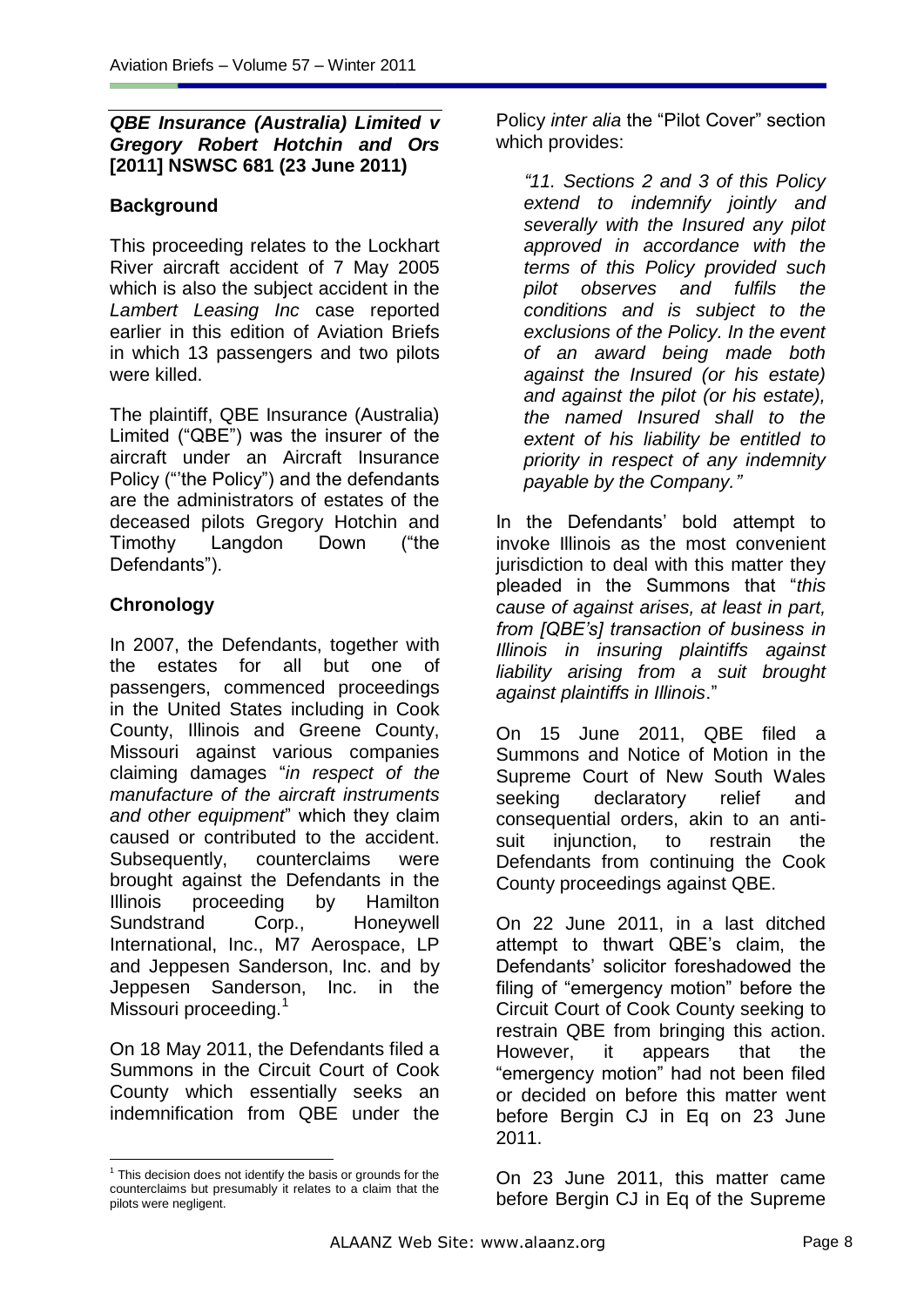Court of New South Wales. Counsel for QBE submitted that the proceeding by the Defendants against QBE in Cook County is vexatious because they involve the same issues in this proceeding. One of the "serious issues" to be tried‖ is QBE's claim that the Defendants have not become entitled to indemnification under the Policy because the co-pilot did not hold endorsement for instrument landing which was required on the accident flight. It would appear from Her Honour's judgment that the endorsement issue was raised by QBE to the Court on the day of the hearing and not previously.

# **The law**

The Court was referred to the leading authorities on anti-suit injunctions including the High Court decision of *CSR Limited v Cigma* (1997) 189 CLR 345 and *Ace Insurance Ltd v Moose Enterprise Pty Ltd* [2009] NSWSC 724. Relevantly, in *Ace Insurance* Brereton J found:

―*[78] In my view, given the choice of law, the jurisdiction clause (even if it be non-exclusive), the location of the parties, where they made their contract, and the very faint connection with California, the invocation of Californian jurisdiction for the purpose of securing a supposed legal advantage which on the evidence before me does not exist is unconscionable, vexatious and oppressive in the relevant sense. In other words, California is a clearly inappropriate forum for the resolution of this dispute.*‖

# **The decision**

In granting the anti-suit injunction in favour of QBE on a limited basis, Bergin CJ found:

- *"20.Having regard to the complaint filed in the Circuit Court of Cook County against QBE, it is inappropriate for two courts to be deciding the very same issue. The American proceedings are vexatious in that regard, grounding a basis for an anti-suit injunction.*
- *22.If QBE is correct in its proposed claim in relation to the need for the co-pilot's endorsement that would seem to put an end to any litigation against QBE by the present defendants. It is difficult, however, in this preliminary hearing to be certain that this would be the case. However presently on the balance of probabilities it would appear to be the case.*
- *23.The choice of law of the Policy is Australia. The geographical cover of the Policy is Australia and surrounding countries. The parties to the Policy of insurance are within the jurisdiction. It is true that there is no jurisdiction clause in the Policy but that seems to me to be a neutral factor in my consideration of whether to grant the orders sought by QBE in its Notice of Motion."*

Her Honour directed the parties to prepare for argument on an urgent basis and provided an expedited timetable for the proceeding.

*Nicholas Humphrey & Dr Vernon Nase, Editors*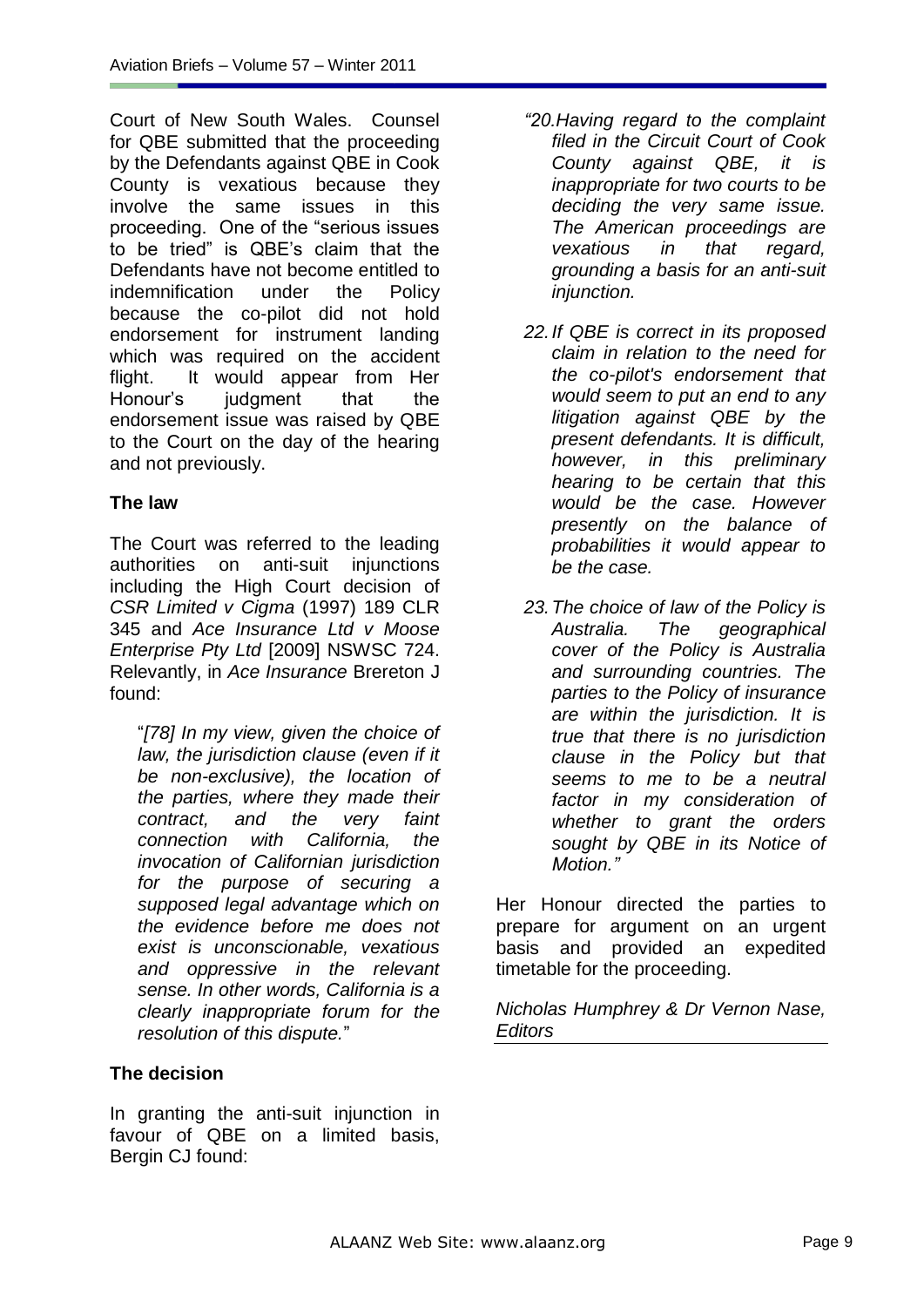### **FOCUS ON THE UNITED STATES**

*In re Air Crash Over the Mid-Atlantic on June 1, 2009, 3:10-md-02114* **(N.D. Cal. June 15, 2011)**

#### **U.S. Litigation Arising Out of the Air France Flight 447 Accident Dismissed on** *Forum Non Conveniens* **Grounds for a Second Time: Another Significant Victory for Defendants**

The June 15, 2011 decision by the U.S. District Court for the Northern District of California in *In re Air Crash Over the Mid-Atlantic on June 1, 2009*, 3:10-md-02114 (N.D. Cal. June 15, 2011) is the second *forum non conveniens* ("FNC") dismissal of the U.S. litigation arising from the June 2009 accident involving an Airbus 330 aircraft operated as Air France Flight 447. The decision has dealt a substantial blow to an emerging tactic by U.S. plaintiffs' counsel to attempt to defeat FNC dismissal, i.e., challenging the jurisdiction of a foreign court to attempt to avoid FNC dismissal.

By way of background, Flight 447 was flying from Brazil to France when it crashed in the Atlantic Ocean, killing all 228 passengers and crew on board. The plurality of the passengers and crew were French citizens or residents; only two of the passengers were U.S. citizens. Initial lawsuits brought by the plaintiffs (both foreign and two U.S. citizens) were consolidated by the Judicial Panel for Multidistrict Litigation and sent to the U.S. District Court for the Northern District of California for pre-trial purposes. The consolidated defendants included Airbus S.A.S. and numerous component manufacturers, including Honeywell, Intel, and General Electric. (Air France was named as a defendant only by the U.S. plaintiffs.) Last October, the same court granted the defendants' FNC dismissal in favor of litigation in France.1

In December 2010, plaintiffs filed a motion for reconsideration of the October 2010 FNC dismissal after re-filing new, narrower actions comprised only of non-U.S. plaintiffs and voluntarily restricting their claims to U.S. defendants. The plaintiffs openly advised the district court that they sought to defeat the earlier FNC ruling by restructuring the case so that there would be no European Union domiciliary defendants. According to the plaintiffs, France would not be an adequate alternative forum because French courts would not have jurisdiction over a case brought by non-French plaintiffs against non-French defendants. As a result, in the plaintiffs' view, the litigation would need to continue in the U.S. Furthermore, the plaintiffs contended that if the re-filed actions were to proceed in the U.S., all of the original lawsuits should proceed in the U.S. as well.

The American component manufacturing defendants moved to dismiss the re-filed actions on FNC grounds and argued that the court should deny the plaintiffs' motion for reconsideration of the original FNC decision. The district court granted the FNC motion and denied the motion for consideration.

The court stated that a party should not be permitted to ―*assert the unavailability of an alternative forum when the unavailability is a product of* [the party's] *own purposeful conduct*.‖ The court found that the plaintiffs had impermissibly attempted to make France an unavailable forum by omitting French defendants from re-filed lawsuits – the very defendants that the plaintiffs had previously asserted were liable and still seemed to allege were at least partially responsible for the accident. The court also found that the plaintiffs had failed to litigate in the foreign forum in good faith after FNC dismissal as required. In so finding, the court rejected the argument that plaintiffs generally are free to frame their complaints as they wish, stating that the plaintiffs had improperly "engaged in pleading practices deliberately designed to defeat jurisdiction in the foreign forum and circumvent" the FNC order.

The court concluded that the plaintiffs could not render France unavailable through ―*unilateral jurisdiction defeating pleading, at least where, as here, (1) a fair reading of those pleadings and common sense shows that French entities are proper Defendants; (2) Plaintiffs already sued French parties and dropped them only after a forum non conveniens dismissal; and (3) the Court*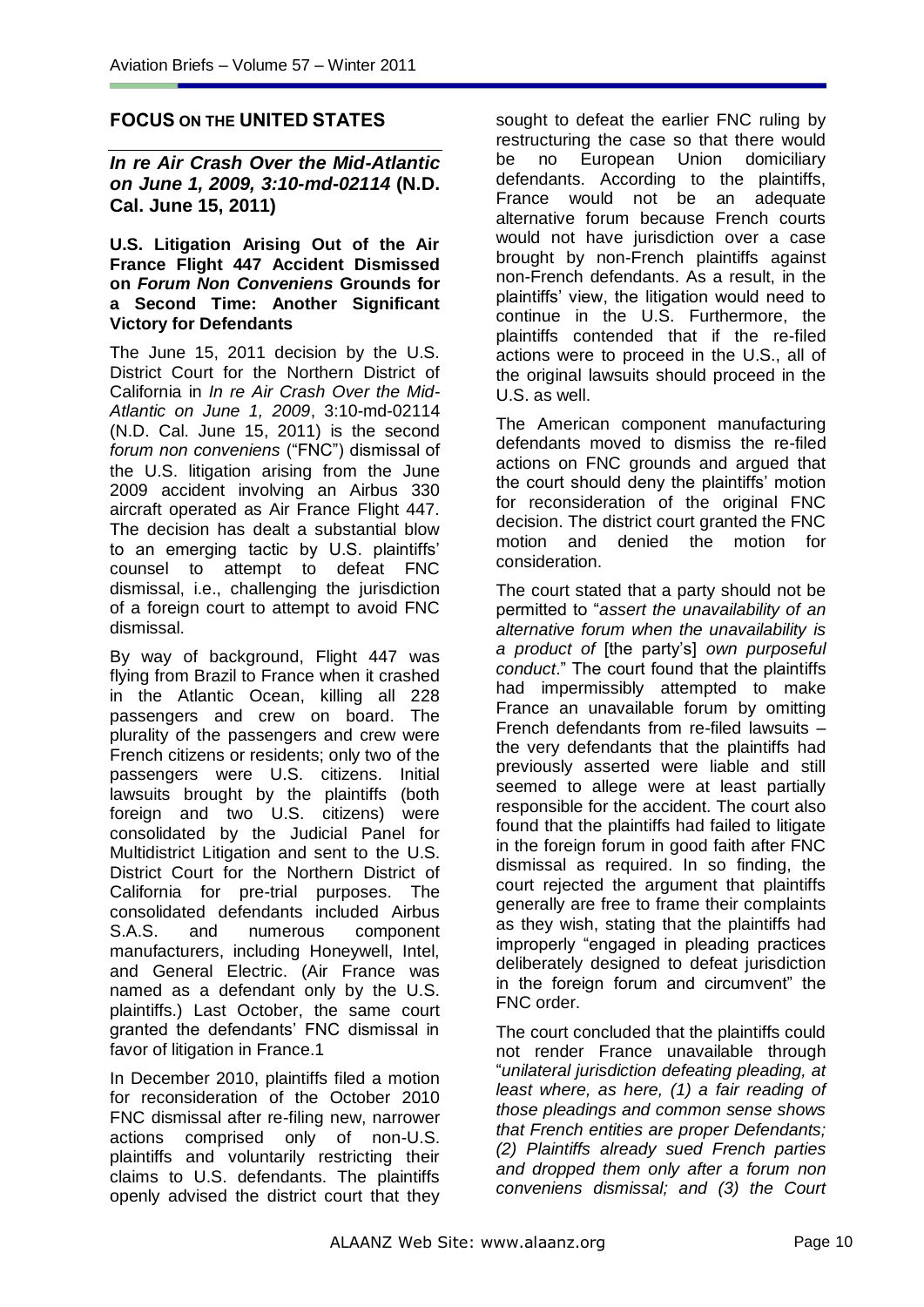*has not been presented with any new facts that developed after the original dismissal but before the filing of the new actions that plausibly provide a reason for why Plaintiffs removed the French Defendants, other than a desire to defeat the Court"s original forum non conveniens Order and render France an unavailable forum for the new actions*.‖

Alternatively, the court found that even if it were required to determine the availability of France anew, the French courts still are an available alternative forum and, therefore, FNC dismissal remains appropriate. The court noted that availability does not turn on the ability of the plaintiffs to bring the exact suit that was filed in the U.S. in the foreign forum. Instead, availability turns on the existence of a remedy for the plaintiffs' losses. The court stated that a remedy was available in France because the plaintiffs could have re-filed the originally dismissed lawsuits in France or re-filed the new lawsuits in France and added one or more French defendants to the lawsuits.

Further, because the defendants had agreed not to contest jurisdiction in France and the court found that plaintiffs, ―*as a condition of forum non conveniens dismissal, are obligated as a matter of American law not to contest jurisdiction in*  France," the only way in which the jurisdictional issue could be raised is if a French court could do so *sua sponte*. After reviewing relevant French law and considering the testimony of French law experts, the court concluded that French trial and appellate courts could not raise the jurisdictional issue *sua sponte*. As such, France was, in fact, available to resolve the case.

This decision will significantly limit a plaintiff's ability to effectively employ an emerging tactic to avoid FNC dismissal, i.e., challenging whether a foreign forum can exercise jurisdiction over the litigation after FNC dismissal. Variations of this tactic have been employed recently in the Flash Airlines litigation (challenging the French court's jurisdiction after FNC dismissal) and the West Caribbean Airways litigation (challenging the French court's jurisdiction in opposition to the FNC motion). If this decision is followed by other U.S. courts, successful challenges to a foreign court's jurisdiction should be limited to countries in which the foreign court sua sponte can raise jurisdictional issues. This decision also significantly decreases the likelihood that plaintiffs will try to restructure their lawsuits post-FNC dismissal by dropping defendants to attempt to prevent a foreign court from exercising jurisdiction. As a result, plaintiffs in future litigation may be forced to refrain from naming potentially liable foreign entities as defendants if they wish to avoid FNC dismissal of U.S. litigation arising out of foreign major aviation accidents.

#### *Christopher R. Christensen, Esq, Partner, & Jonathan E. DeMay, Esq, Partner, Condon & Forsyth LLP*

This article first appeared in Condon & Forsyth LLP's "June Alert 2011" and has been reproduced with the kind permission of the author. For further information please refer to [http://www.condonlaw.com](http://www.condonlaw.com/)

### *Lavergne v. Atis Corporation,* **\_ F. Supp. 2d \_, 2011. WL 723393 (D. P.R. 2011)**

### *Passengers Travelling Gratuitously on Private Aircraft Not Entitled to Recover Under Montreal Convention*

On February 8, 2009, four friends in the Dominican Republic boarded a private aircraft headed for San Juan, Puerto Rico. The plane encountered severe weather and plummeted into the ocean, killing all aboard. The passengers had not paid for the transportation but were transported as a favor to a friend of the owners of Atis Corporation, the operator of the flight. The families of the four passengers sued the operator for the wrongful death of their decedents, alleging liability under the Montreal Convention, which establishes the liability of commercial air carriers engaged in international flights. Atis moved to dismiss, citing lack of jurisdiction and contending that the Montreal Convention was not applicable to the case inasmuch as the flight was a private undertaking for the purpose of transporting friends and that the deceased passengers did not pay for their transportation. The District Court in Puerto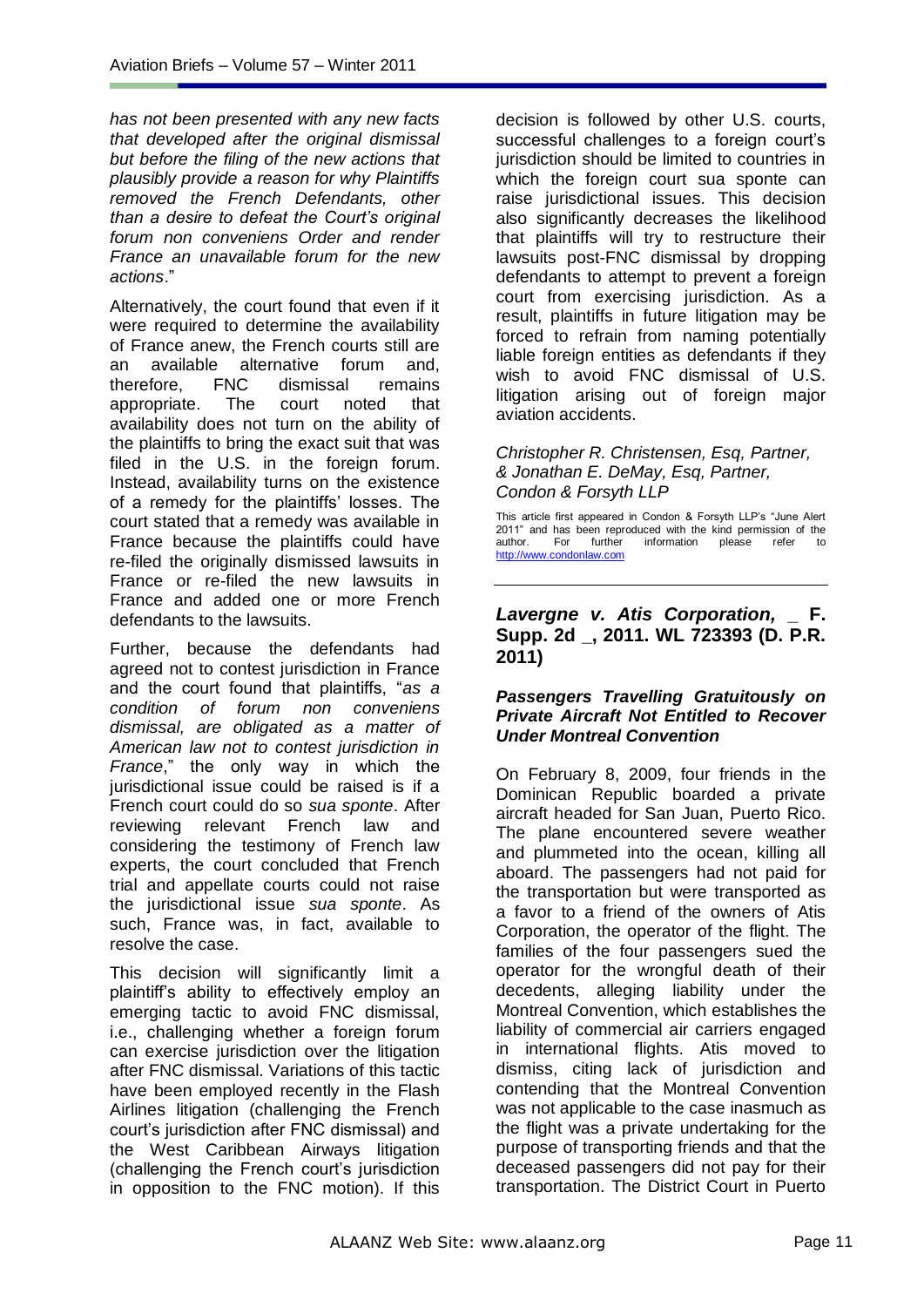Rico agreed and dismissed the suits. *Lavergne v. Atis Corporation*, \_\_\_ F. Supp. 2d \_\_\_, 2011 WL 723393 (D. P.R. 2011).

At issue was the language of Article 1(1) of the Montreal Convention, which makes the Montreal Convention applicable "to all international carriage of persons, baggage or cargo performed by aircraft for reward. It applies equally to gratuitous carriage by aircraft performed by an air transport undertaking". Defendants argued that the wording of Article 1(1) made it applicable only to air transport undertakings performed by aircraft for reward. Since Atis was not undertaking air transport in the sense that it was not an air carrier and since the passengers did not pay for their transportation, defendants argued that the case should be dismissed.

The evidence presented in connection with the motion to dismiss established that Atis owned two small aircraft, which were operated as general aviation aircraft under Part 91 of the Federal Aviation Regulations, intended for personal and private use, and that Atis was not a commercial operator operating under Part 135 of the FARs.

The District Court noted that, while there was ample law interpreting the Montreal Convention, and its predecessor treaty, the Warsaw Convention, the courts had not yet addressed the particular issue raised under Article 1(1). Based on the fact that Atis was operating its flights under Part 91, that the passengers were not charged for their transportation and that the planes were not being used for commercial purposes, but only to transport family and friends of the owners of the company, the Court found that Atis "did not operate as an air transport undertaking at the time of the accident". Accordingly, it held that the Montreal Convention was not applicable and granted the motion to dismiss the Complaint with prejudice.

### *Michael J. Holland, Esq, Partner, Condon & Forsyth LLP*

This article first appeared in Condon & Forsyth LLP's "Client Bulletin" published in May 2011 and has been reproduced with the kind permission of the author. For further information please refer to [http://www.condonlaw.com](http://www.condonlaw.com/)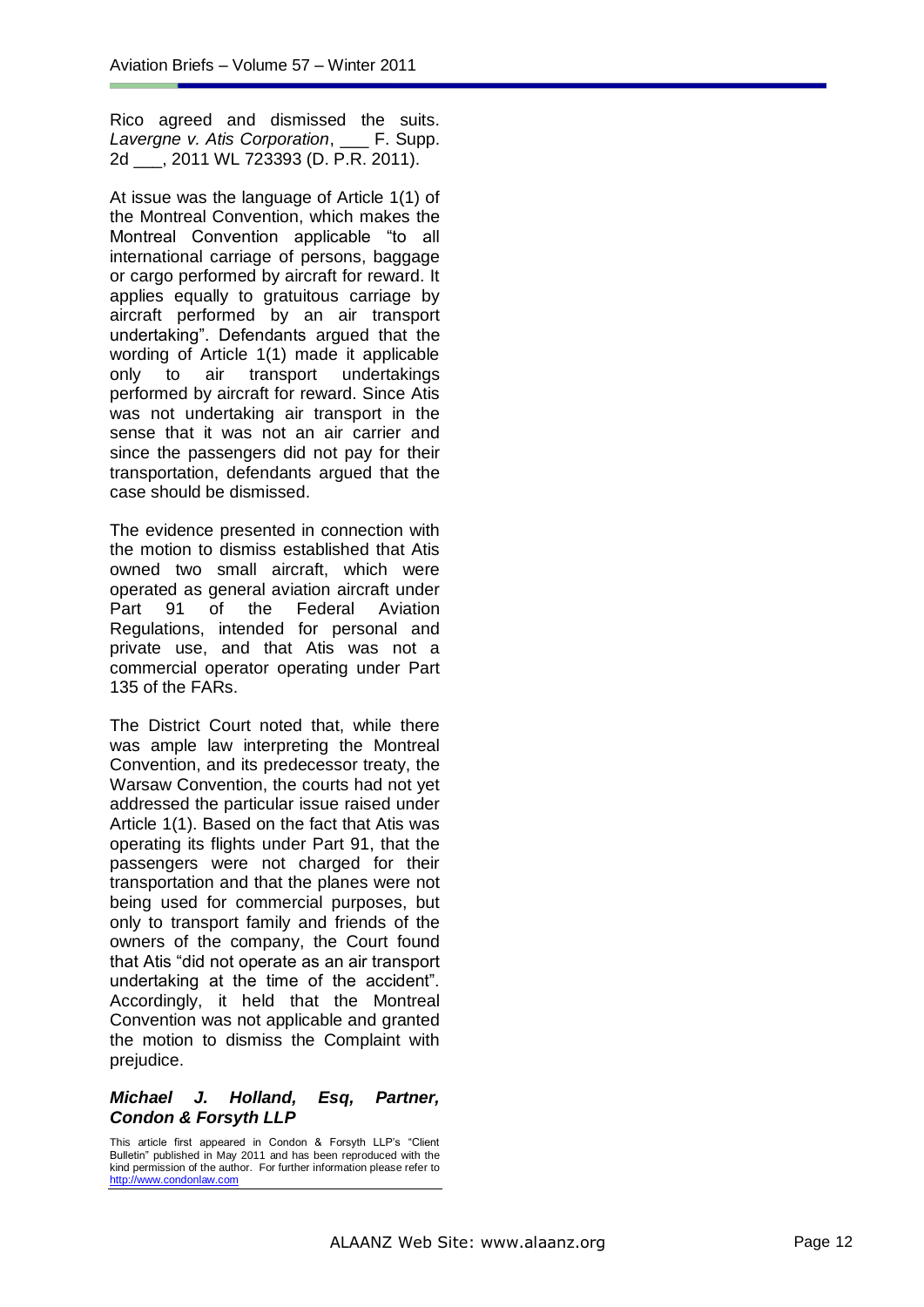## **FOCUS ON CANADA**

#### *Sakka v Société Air France***, 2011 ONSC 1995**

#### **Article 29 of Warsaw Convention cannot be tolled by local law rules**

In late March 2011 a motions judge of the Ontario Superior Court of Justice followed the majority of international jurisprudence on Article 29 of the Warsaw Convention by holding that claims which are not commenced within the prescribed two-year time limit should be summarily dismissed, notwithstanding provisions in the local law permitting minors and persons under a disability to have the time limit tolled.

### **Facts**

The plaintiff in the case was Marwa Sakka, a 34-year-old woman suffering from cerebral palsy. In May 2003 Sakka was travelling with her mother on a return Air France ticket from Canada to Syria with a stop in Paris. The claim alleges that on arrival in Paris, the plaintiff's mother made several requests for assistance in transferring her daughter from her seat to a wheelchair, through the bridge, to the interior of the terminal where another wheelchair was awaiting.

The claim also alleges that these requests were not fulfilled, so the plaintiff's mother attempted to carry the plaintiff through the bridge herself. While doing so, the mother tripped on the uneven surface where the bridge meets the exit door of the aircraft, causing the daughter to injure her knees.

Sakka retained Jacques Gauthier (Ontario counsel) to seek damages from Air France after the incident, but Gauthier did not commence a claim within two years. In fact, a claim was not commenced until six years after the fall, when Sakka sued Air France for the knee injuries, as well as her former counsel for not bringing an action within the prescribed time.

Air France brought a motion for summary judgment as against it on the basis that the claim was barred by Article 29 of the Warsaw Convention. The plaintiff did not

oppose this motion, but Gauthier did. He brought a cross-motion for a declaration that since the accident took place in France, French law applied - and that under French law, the claim could survive given that the Article 29 time limit was tolled because the plaintiff was under a disability.

In arguing this motion, Gauthier filed expert affidavit evidence from a French lawyer to the effect that "in France the 'law is clear' that Article 29 of the Warsaw Convention is a statute of limitations and is capable of being tolled by the minority or disability of the plaintiff pursuant to the French Civil Code". French jurisprudence supporting this statement was also submitted to the Ontario court for consideration on the motion.

As a secondary argument, Gauthier's counsel argued that there was no evidence that the Ontario courts had jurisdiction over the claim in any event because there was no evidence before the court regarding the circumstances in which the ticket was purchased.

### **Decision**

The Ontario court was not persuaded by Gauthier's arguments. It commenced its analysis by citing the well-known jurisprudence standing for the proposition that the Warsaw Convention should be applied in a consistent manner internationally, without reference to the local laws of the high contracting parties. In this regard, the court cited the US Supreme Court's decision in *El Al v Tseng* (119 S Ct 662), as well as the House of Lords' decision in *Sidhu v British Airways* ([1997] 1 All ER 193). On this point, the court also cited Article 31 of the Vienna Convention on the Law of Treaties, which requires that international treaties be interpreted in good faith, in accordance with their ordinary meaning in their context and in light of the object or purpose.

The court went on to consider the fact that Article 32 of the Vienna Convention permits an adjudicator to consider the preparatory work pertaining to a treaty where there is any ambiguity in interpreting the ordinary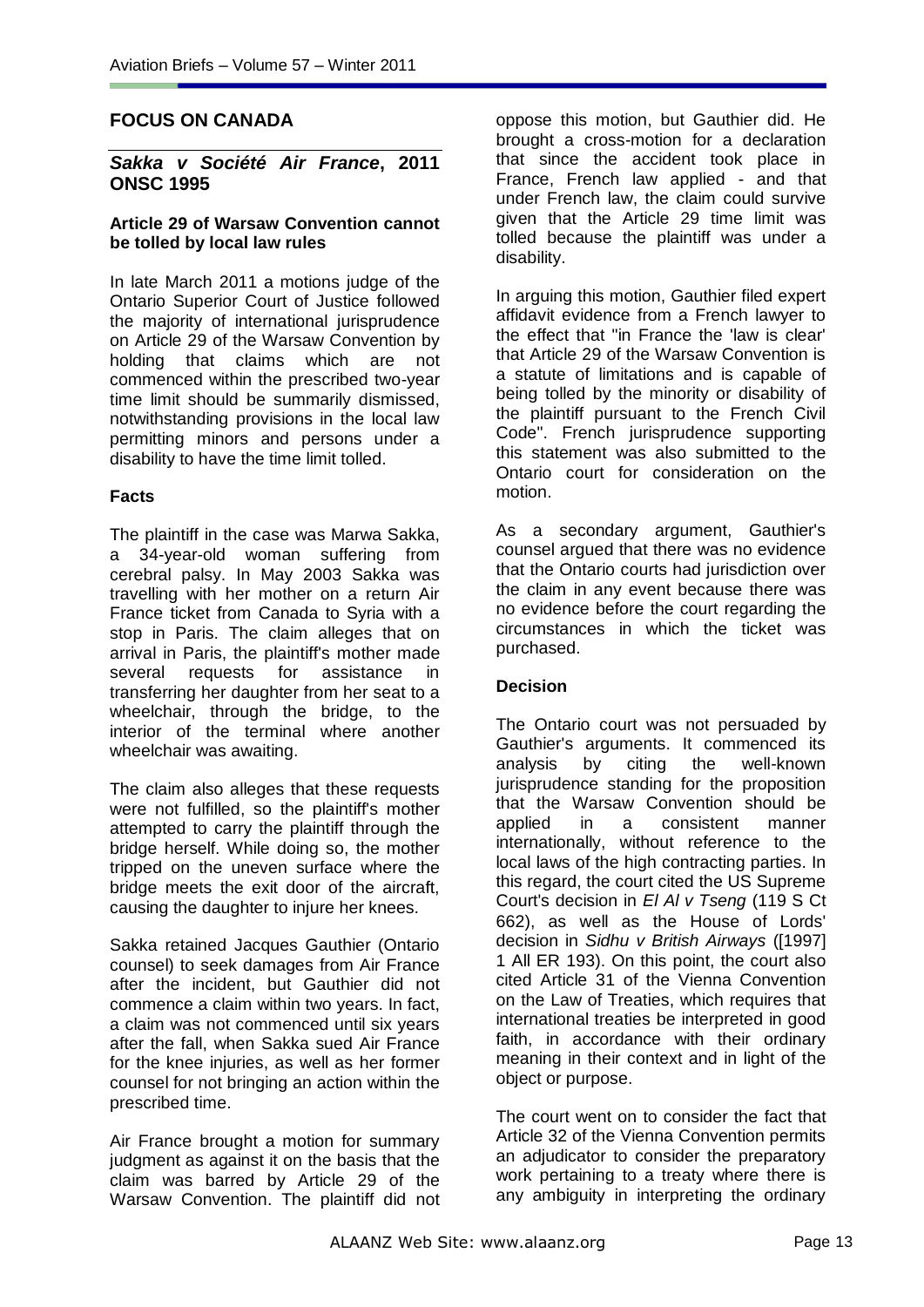meaning of a treaty provision. In this regard, the Warsaw Convention preparatory papers show a clear desire on the part of the drafters to enact a liability regime which is to be applied uniformly in all participating jurisdictions.

The motions judge then turned to the issue of Article 29 more specifically. In this context, he considered the British Columbia Court of Appeal case of *Gal v Northern Helicopters* ((1999), 177 DLR (4th) 249), in which the court found that Article 29 is incapable of bearing more than one interpretation - and that attempts to extend the time to commence an action beyond the prescribed time should fail.

The motions judge noted that the approach in Gal is consistent with the US decisions in *Fishman v Delta Airlines* (132 F 3d (1998) (2nd Cir)) and *Kahn v Trans World Airlines* (443 NYS 2d 79; 82 AD 2d 696 (NYAD1981)). The motions judge observed that the "*overwhelming weight of authorities supports the interpretation of Article 29 advanced by… Air France in the within proceeding*".

In addressing the French law, which seems to contradict the international jurisprudence, the court noted that the Ontario court should "*look to the decisions of courts of other countries for guidance; however, it is not bound to follow any decision of any particular country in interpreting a treaty*".

In the end, with respect to the Article 29 argument, the court followed the reasoning in Gal and held that "*the only matter to be determined… is whether the plaintiffs commenced the action within two years of the date specified in Article 29*". They had not.

With respect to the Article 28 argument, the court found, somewhat questionably, that it was for Air France to challenge the jurisdiction of the Ontario courts, not Gauthier. In any event, on the facts of this case, there could be no question that the Ontario courts had jurisdiction to hear this case on a plain reading of Article 28 and the case law pertaining to the same. *Balani v Lufthansa* (2010 ONSC 3003) was cited

on this point (for further details please see "*Lack of wheelchair at aircraft held to be Article 17 'accident'*").

The claim was summarily dismissed as against Air France - leaving the hapless Gauthier to fend for himself.

*Carlos P Martins, Partner, Bersenas Jacobsen Chouest Thomson Blackburn LLP*

This article first appeared in Bersenas Jacobsen Chouest Thomson Blackburn LLP's <sup>"</sup>Transportation Notes" Volume 7, Issue 4, April 2011 and has been reproduced with the kind permission of the author. For the information please refer to author. For further information please refer to [http://www.lexcanada.com.](http://www.lexcanada.com/) 

### *Gudzinski Estate v. Allianz Global Risks US Insurance Company***, 2011 ABQB 283**

### **Aviation Insurer Decision to Deny Coverage Upheld**

On August 19, 2006, Nicholas Gudzinski was killed when he crashed his Cessna Cardinal.

At the time of the accident, he held a private pilot's licence, but his medical certificate had expired. His wife, as executor of his estate, sought recovery for damages to the aircraft from the insurer, Allianz Global Risks US Insurance Company.

Allianz denied coverage on the basis that Gudzinski did not have the requisite authority to operate the aircraft on the fateful day because his medical certificate was invalid. The policy wording provided that ―… *insurance applies* [where the insured] *has the required licence or endorsements to fly* [the] *aircraft*.‖ On a motion, the plaintiff's counsel managed to persuade an Alberta Master to apply the contra proferetem rule and conclude that the loss was covered. The policy wording, it was said, required the insured to hold a licence. It did not specify that the medical certificate must be valid. Allianz appealed.

On the appeal, Allianz was permitted to lead new evidence of the wording that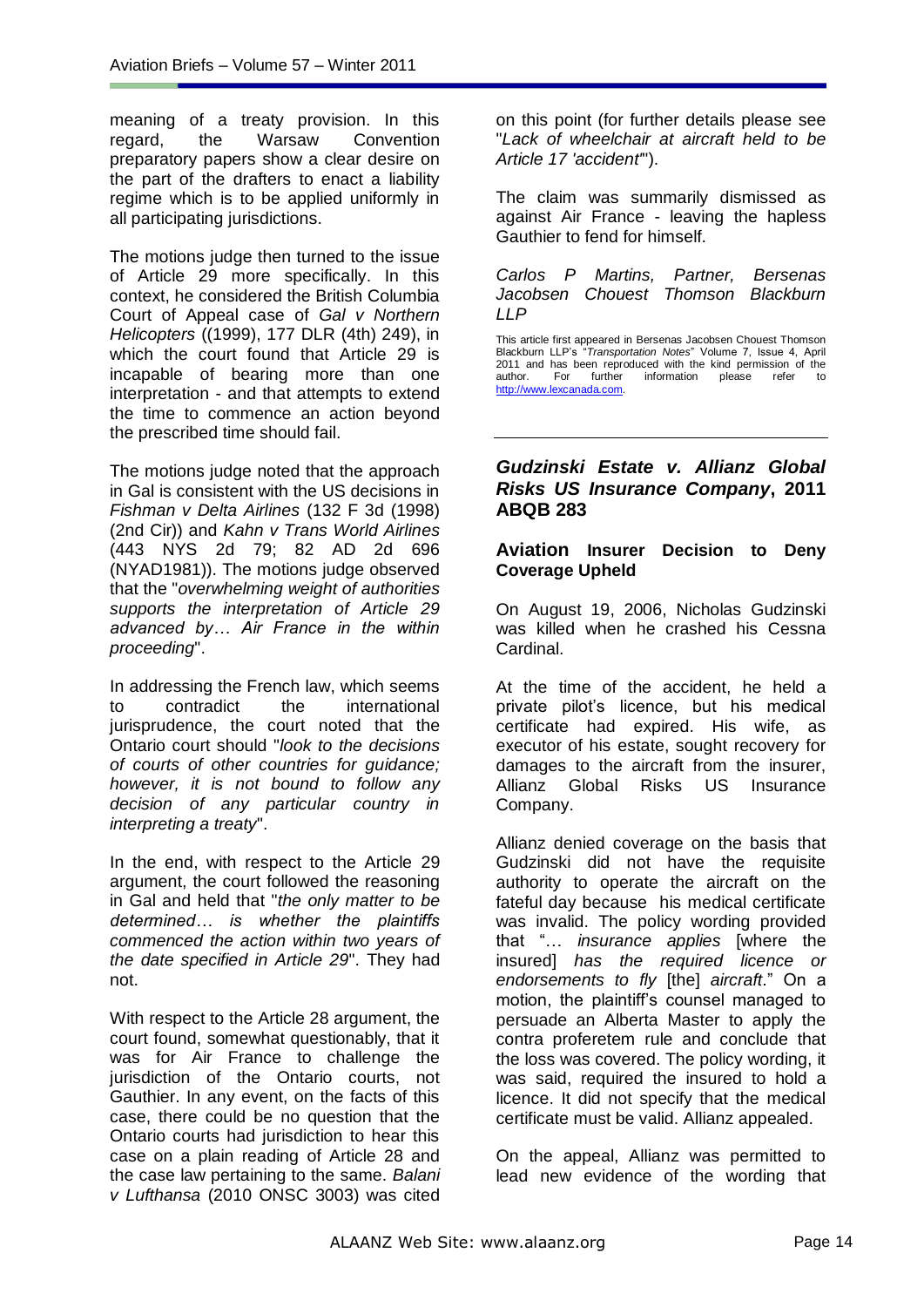appears on the face of a Canadian private pilot's licence.

In particular, this language states that ―[t]*his licence is valid only for the period specified in the Medical Certificate … which must accompany this licence*.‖

In addition, Allianz was allowed to lead new evidence that the following language appears on an aviation medical certificate in Canada:

―[t]*his certificate is part of a Personnel Permit or Licence issued under the Canadian Aviation Regulations. It constitutes medical validation and must be carried with the Permit or Licence it validates*‖.

At the appeal, Allianz argued that the insurance policy must be interpreted within its "factual matrix", in the context of the circumstances in which the contract was entered into. It's position was that there was no ambiguity in the insurance contract, and, as a result, the doctrine of contra proferentem does not apply.

In effect, Allianz`s submissions were focused on the fact that the policy wording ―*required licence … to fly*‖ should be interpreted as ―*licence to fly required by law*<sup>"</sup> — and that without the valid medical certificate, Gudzinksi was not able to legally operate the aircraft.

Allianz also argued that it was absurd and contrary to public policy to find that Gudzinksi should be insured for illegal activity, relying on the dicta from *Consolidated Bathurst Export Ltd. v. Mutual Boiler & Machinery Insurance Company*, [1980], 1 S.C.R. 888, where the Supreme Court of Canada held that:

*"… the courts should be loath to support a construction which would either enable the insurer to pocket the premium without risk or the insured to achieve a recovery which could neither be sensibly sought, nor anticipated at the time of the contract.*

The Estate`s argument was a simple one. It's position was that the insurance policy only required that the insured have a licence — and, in this case, he did. There was an attempt to make the distinction between having a licence, and having the ability to exercise the licence. In this regard, the Estate argued, albeit unconvincingly, that the insurer`s main concern was that the insured should have the knowledge and ability to fly. The insurer was not so concerned that the insured should be able to exercise continuously the privileges of his licence. The appellate court was not persuaded. It concluded that the wording on the licence and the medical certificate (which was not available to the Master) was unambiguously an integral link to the private pilot`s licence.

Justice Browne noted that "it stretches the bounds of common sense to find that an invalid licence is still a licence and that insurance coverage is valid".

He went on to note that Gudzinski had been a pilot since 1993 and the owner of an aircraft for some time. In addition, he had obtained medical certificates in the past. He therefore held that it was appropriate to presume some basic knowledge of the requirements of the relevant regulations. In the end, the Court found that the Master hearing the original motion had erred in law, and, as a result, the appeal was allowed.

#### *Carlos P Martins, Partner, Bersenas Jacobsen Chouest Thomson Blackburn LLP*

This article first appeared in Bersenas Jacobsen Chouest Thomson Blackburn LLP's ―*Transportation Notes*‖ Volume 7, Issue 5, May 2011 and has been reproduced with the kind permission of the author. For further information please refer to information [http://www.lexcanada.com.](http://www.lexcanada.com/)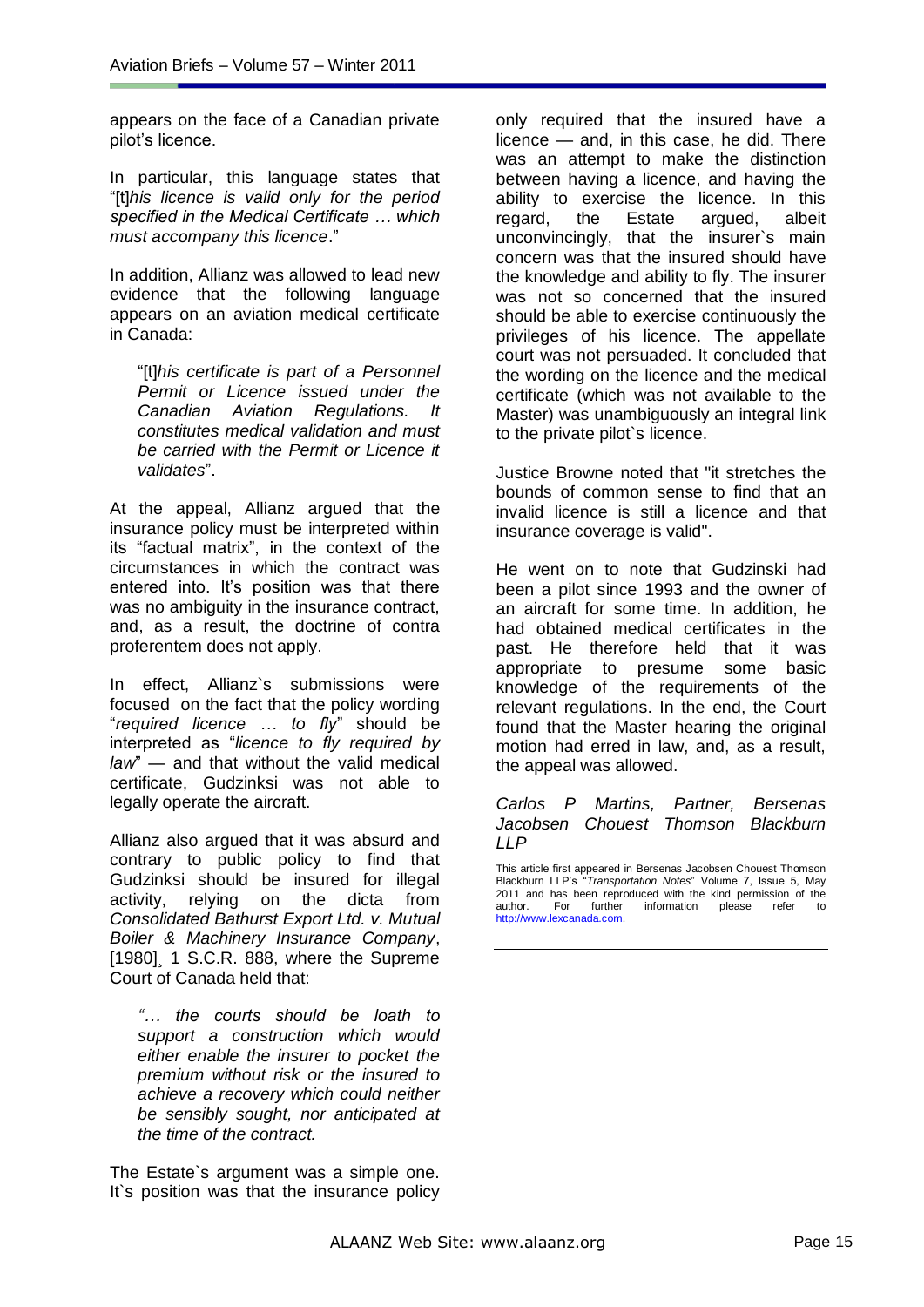### **BOOK REVIEW**

**Zang, Hongliang / Meng, Qingfen**: *Civil Aviation Law in the People's Republic of China*, *Eleven International Publishing, 2010, 219 pp. ISBN: 978-90-77596-91-3.*

This book is volume 8 of the series ‗Essential Air and Space Law', edited by Benkö, Marietta.This book series set up with the aim of establishing a collection of prominent studies in this particular field of law especially for experienced practitioners (e.g. lawyers, policy makers in governments, national and international organisations and private entities), in addition to scholars involved in the research and study of air traffic and space law.

This book aims at providing a general introduction of civil aviation legal system in China, a summary of Civil Aviation Law, the administrative licenses and approvals occasioned by civil aviation activities in China, and selected practical issues that foreigners (including aircraft manufacturers, lessors, financing parties and investors) may be concerned about.

The characteristic of Chinese civil aviation legal system is summarized in Part I. The main components of Chinese civil aviation legal system are mentioned: 1. the Civil Aviation Law itself; 2. the civil aviation administrative regulations (27 nos); 3. the civil aviation rules of CAAC (Civil Aviation Administration of China) (106 nos); 4. international aviation treaties as concluded by China (30 nos.)

Part II gives us a summary of the Civil Aviation Law (16 chapters). Part III follows with a detailed list of administrative licences and approvals occasioned by civil aviation activities in China (72 nos.). Part IV presents 10 selected practical issues, including nationality registration of civil aircraft, regulations for the import of civil aircraft, rights in civil aircraft, liability of public air transport carriers, foreign investment and domestic investment in the civil aviation industry, establishing a public air transport enterprise or a general

aviation enterprise, management of civil airports as well as consolidation, reconstruction and restructuring of civil aviation enterprises and airports.

To learn about the Chinese civil aviation laws and regulations, foreigners may refer directly to the laws and regulations published at CAAC's website. However, only limited official translations of such laws and regulations are available that cannot fully serve the purpose. Part V provides translations of selected Chinese civil aviation laws and regulations, including the Civil Aviation Law itself and 9 secondary civil aviation regulations, covering major civil aviation legislations in China. The translations are made by the authors mainly from a lawyer's perspective, and in line with relevant international conventions in cases where relevant provisions of the laws and regulations originates directly from such conventions.

The very last Part VI is the collection of the original Chinese texts of the law and regulations as found in the English translations of Part V.

Much of practical information can be found in this book, this book is a welcome addition to the literature in the field and should be of interest to anyone dealing with Chinese aviation law.

### **Details of the authors**

Zang, Hongliang is a partner with a leading PRC law firm Global Law Office (http://www.globallawoffice.com.cn) in the firm's office in Beijing, China. His major practice areas include aviation law, corporate and securities law and construction law. He is specialized in aircraft transactions and foreign investment in the civil aviation industries, foreign direct investment, corporate finance, merger & acquisition, arbitration & litigation. He advised both domestic and international clients operating in various industries of civil aviation, energy & resources, telecommunication, manufacturing, hi-tech, shipping, real estate, retail, infrastructure, pharmaceutical, etc. Before he joined the law firm, he had an experience of in-house counsel of Air China from 1994 to 2000.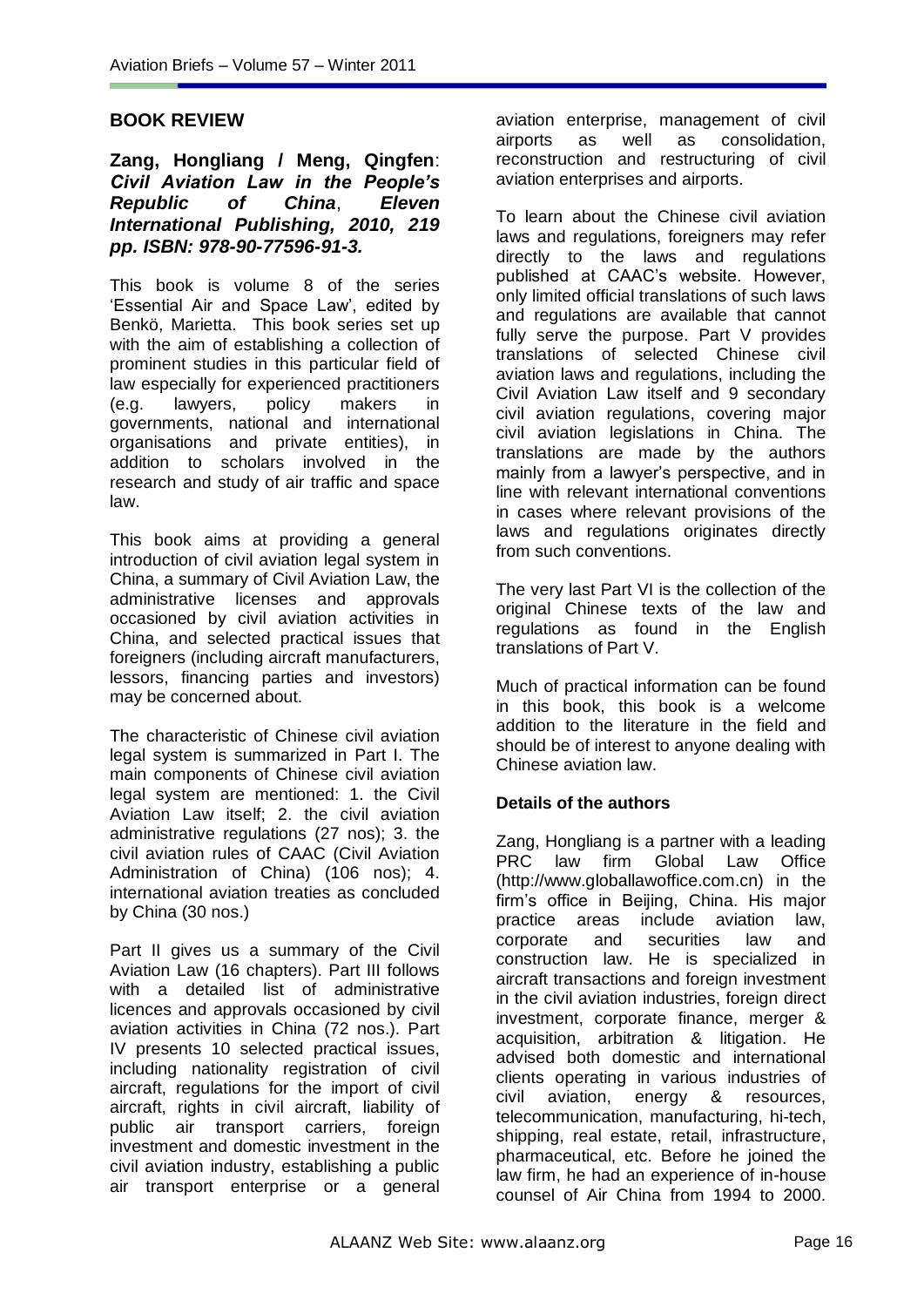Mr. Zang is a graduate of Xiamen University and received his LL.B degree in 1991, he also holds an LL.M degree (1994) of the China University of Political Science and Law. He passed the bar exam in 1994 and was admitted in the PRC in 2000.

#### [zanghl@globallawoffice.com.cn](mailto:zanghl@globallawoffice.com.cn)

Meng, Qingfen is director of the legal division under policy and regulation department of CAAC. The legal division is mainly responsible for legislation of CAAC rules and amendments there of, and matters relating to international conventions and treaties. She is the author of various books and articles as well as a frequent speaker at national seminars and sympopsia. Ms. Meng is a graduate of the China University of Political Science and Law and received her LL.B degree in 1989 and LL.M degree in 1995, she also holds a public lawyer license.

[caacmeng@163.com](mailto:caacmeng@163.com)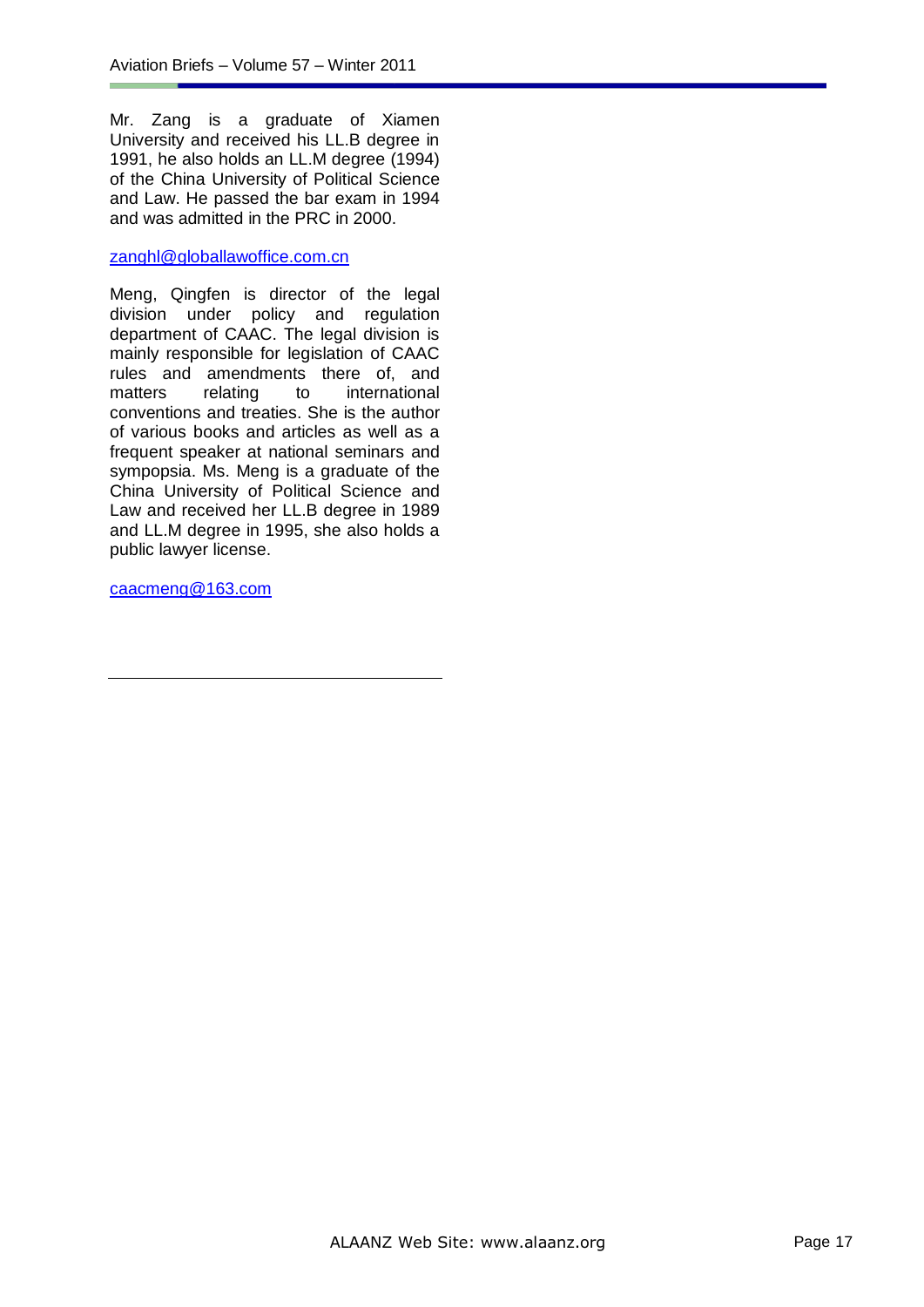## **CONFERENCE PAPERS**

*The Confidentiality of Air Traffic Control Recordings?*

*The Ron Chippindale Address to the Australian and New Zealand Societies of Air Safety Investigators*

*2011 Regional Air Safety Seminar Wellington, 10-12 June 2011*

### **Introduction**

It is a privilege to present the Ron Chippindale Address. Between 1975 and 1989 I was a legal adviser to the New Zealand Office of Air Accidents Investigation when Ron Chippindale was the Chief Inspector of Air Accidents. When the Transport Accident Investigation Commission ("TAIC") was established in 1990 to replace that Office, Ron Chippindale became the Commission's first Chief Investigator.

New Zealand has been very fortunate to have someone of Ron Chippindale's calibre in such a key role. His formidable expertise as an Air Safety Investigator is readily apparent in the hundreds of air accident reports he authored over many years until his retirement in 1999. This is particularly the case with his work on the Air New Zealand DC10 accident in Antarctica on 28 November 1979 $2$  and the Ansett Dash-8 accident in Palmerston North on 9 June  $1995<sup>3</sup>$ . Both accidents involved controlled flight into terrain. In both cases, Ron Chippindale was the lead investigator and managed the multidisciplinary teams of specialists required to establish the full circumstances and causes of those accidents. His work on both accidents still stands as impressive examples of the type of systemic analysis that has now become standard practice.

Rather than dwell on the detail of those tragedies, I hope it will be of interest if I mention only some aspects of those accidents in passing while addressing a topic of current controversy, namely the confidentiality of air traffic control recordings. To deal with this topic I have to cover some recent history. It is also important to keep in mind the distinction between ATC communications recorded on a CVR and ATC communications recorded by the ATS provider.

#### *Beattie and Others v US Government*

To begin, I believe it may not be widely known that the Air New Zealand DC10 accident produced a major liability case in the United States courts on the question of whether any act or omission of the United States Navy air traffic controllers stationed in Antarctica caused or contributed to the accident in any way. The case was brought by the relatives of 16 members of the crew of Air New Zealand flight TE109 who lost their lives in the accident. The case known as *Martin John Beattie and Others v United States of America* went to trial in the United States District Court for the District of Colombia in Washington  $DC<sup>4</sup>$ . In a very unusual move, Ron Chippindale gave a deposition at the pre-trial stages of this litigation and then subsequently appeared and gave oral evidence as a witness at the trial. Even more unusually, the official accident report of the Office of Air Accidents Investigation was admitted in evidence at the trial. The resulting judgment of Judge Harold H Greene on 7 July 1988 is probably one of the most impressive aviation judgments I have read. The learned Judge's assessment of the complex flight operations evidence was masterful. After detailed analysis, the learned Judge concluded:

> *"... that the disaster that befell Flight 901 on November 28, 1979 in Antarctica was the fault of Air New Zealand and of the flight crew, and that the Navy air traffic controllers at McMurdo Station bear no responsibility for the event."*

The Judge's analysis of the evidence was compelling and the Court's conclusion undoubtedly correct. There was no appeal.

 $\overline{a}$ <sup>2</sup> Office of Air Accidents Report No 79-139.

<sup>&</sup>lt;sup>3</sup> TAIC Report No 95-011

<sup>1</sup> 4 690 F.Supp 1068 (1988). The DC10 accident was also investigated by a Royal Commission of Inquiry. The resulting report of the Royal Commission by Justice Mahon was the subject of a major administrative law challenge – see *Re Erebus Royal Commission* [1983] NZLR 662 (PC).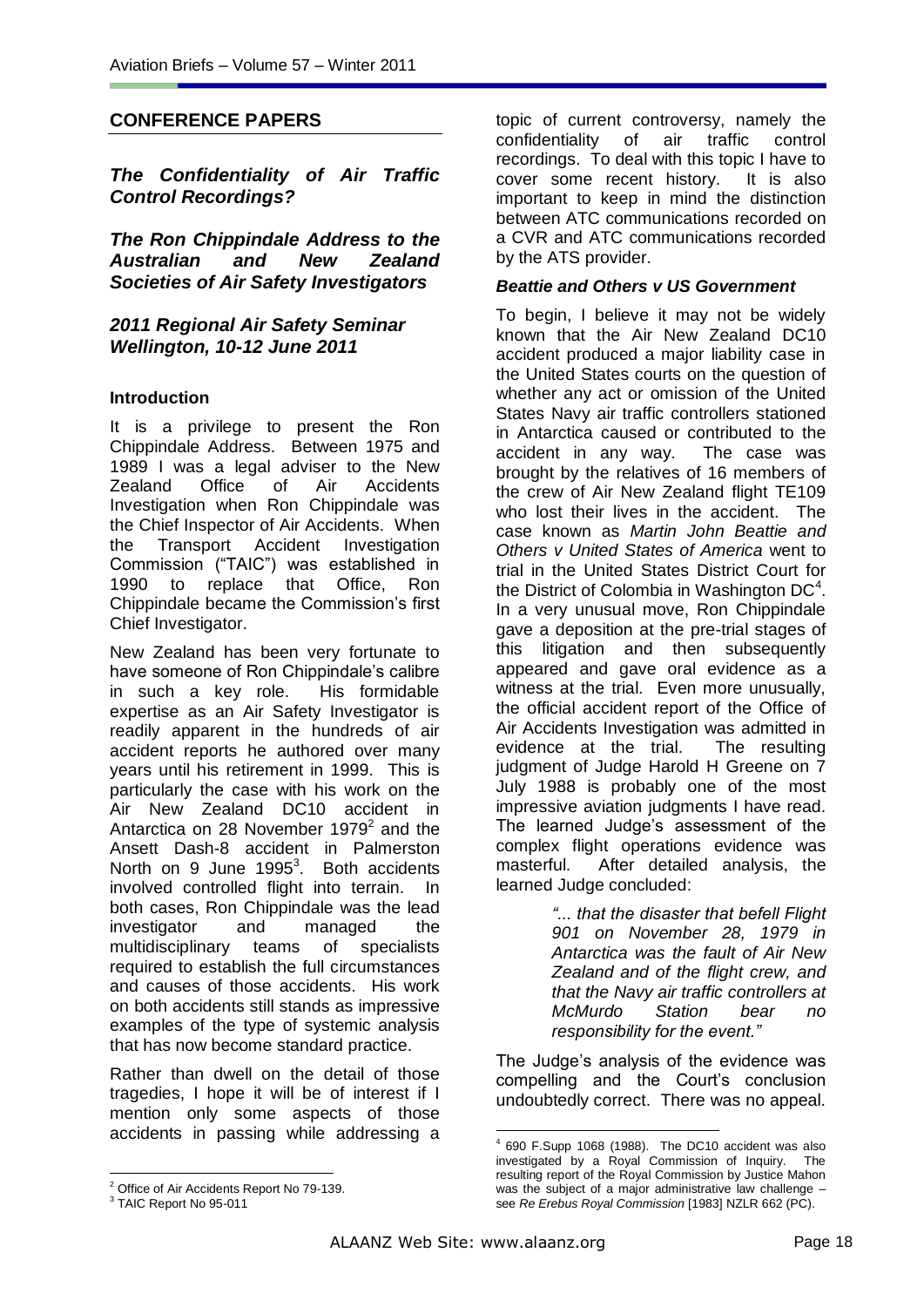For present purposes, the point I want to emphasise however is that my understanding is that the Court was not in any way constrained from receiving in evidence the tapes and transcripts of all the cockpit and air traffic control recorded conversations, even though that material was not recorded for the purpose of determining liability issues in a civil trial. This demonstrates the enormous value of such evidence in order to do justice between the parties involved in a **civil trial**  concerning liability issues.

### **The Ansett Dash-8 Accident**

As you know, it was the Ansett Dash-8 crash near Palmerston North that brought this issue into much sharper focus in New Zealand.

That case also produced a civil claim for damages for death and personal injury, this time in the New Zealand courts<sup>5</sup>. However, it was the Police prosecution of the aircraft captain that caused the most controversy. The TAIC proposed to annex a transcript of the CVR recording to its official accident report. This transcript was to include both intra-cockpit communications, as well as air-ground communications captured on the CVR during the final 30 minutes of the flight. NZALPA initiated court proceedings to prevent publication of the transcript and the Police sought to obtain the CVR and transcript by search warrant with a view to a manslaughter charge against the captain.

These issues resulted in a judgment of the Court of Appeal in *NZALPA v Attorney General* in 1997 in which the Court upheld the authority of the TAIC to annex the transcript to its official accident report<sup>6</sup>. The Court also upheld the authority of the Police to obtain the CVR and transcript by search warrant. The Court of Appeal made it clear however that although the Police could **obtain** the CVR and transcript, this was not to say that material was necessarily **admissible** as evidence in any subsequent criminal proceedings.

In due course the Police did proceed with a manslaughter charge against Captain

 $\overline{a}$ 

Sotheran in the High Court at Palmerston North. This produced another round of Court argument on the question of whether the CVR and the transcript were admissible as evidence in the trial. Both TAIC and Captain Sotheran applied to the trial judge for a ruling that the CVR was not admissible on the grounds of public interest immunity. They argued that CVRs should not be admitted in evidence because of the **nature** of such evidence in general and because of the CVR **contents** in the particular case.

TAIC's argument relied on chapter 5.12 of Annex 13 to the Chicago Convention, namely that the evidence was not admissible:

*"... unless the appropriate authority for the administration of justice in that State determines that the disclosure outweighs the adverse domestic and international impact such action may have on that or any further investigations."*

In the circumstances it was the trial judge who was the "appropriate authority" required to determine that issue<sup>7</sup>.

Counsel for both TAIC and Captain Sotheran advanced the familiar argument that aviation safety would be undermined if there was any perception that the CVR information might be used for other than safety investigation purposes – in other words, that important safety information might not be freely exchanged or be available in the future. The trial judge found this argument to be overstated and not based on evidence. In particular, as Parliament had moved to amend the TAIC Act to protect the confidentiality of CVR information in the future, this risk would not materialise. To the contrary, the Judge found:

*"There is a compelling public interest that the administration of justice shall not be frustrated or impeded by the withholding of relevant documents or evidence which must be produced if justice is to be done ..."*

<sup>5</sup> *McGrory v Ansett New Zealand* [1999] 2 NZLR 328 (CA)

<sup>6</sup> *NZALPA v Attorney-General* [1997] 3 NZLR 269 (CA) – see K I Murray, "Cockpit Voice Recorders in the New Zealand Courts" [1998] The Aviation Quarterly 216.

<sup>&</sup>lt;u>.</u> <sup>7</sup> *R v Sotheran* (unreported reasons for Ruling No 13 of Gendall J, 18 May 2001).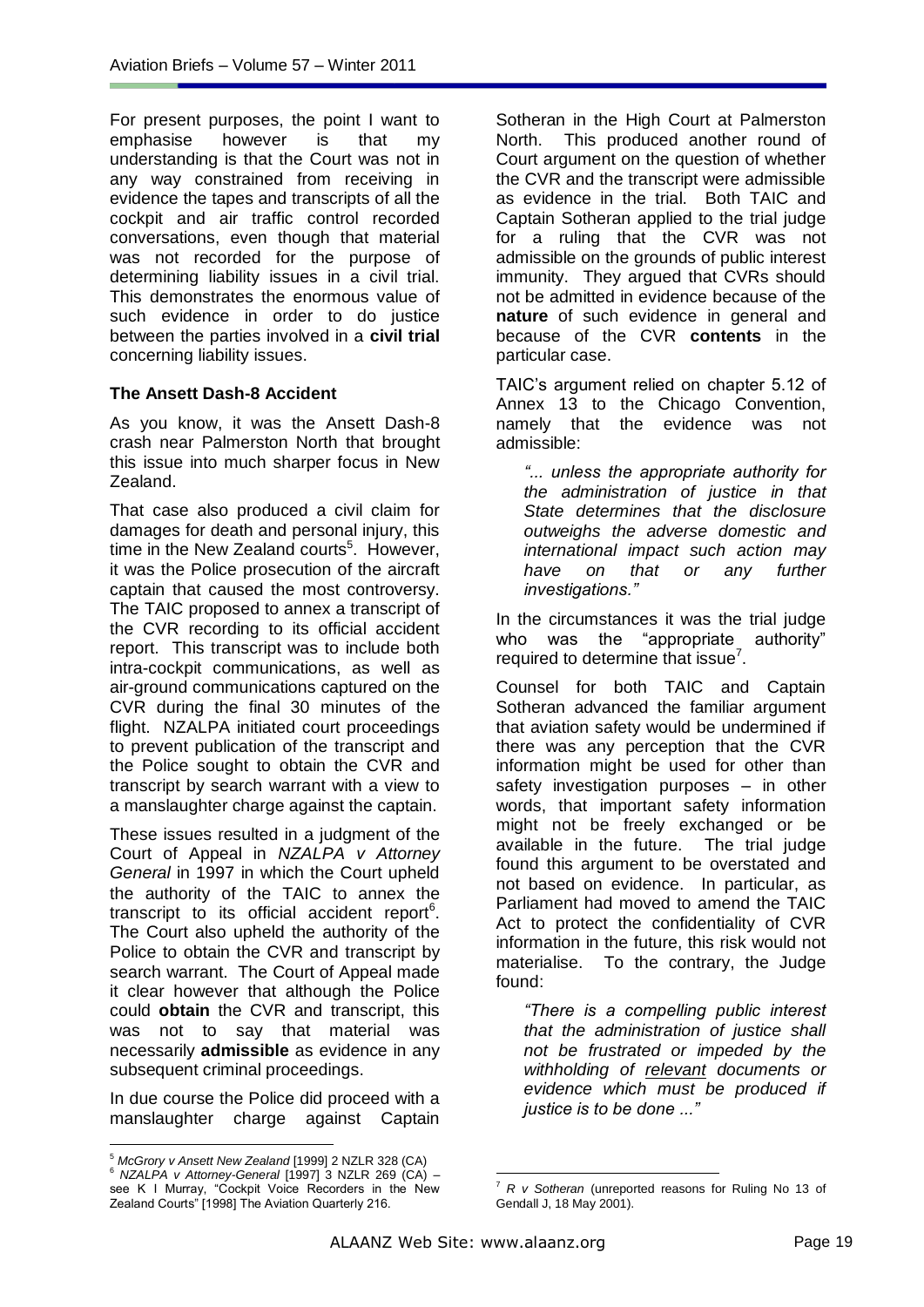The Judge therefore moved on to an assessment of the concrete value of the information in the particular case and concluded:

*"[27] This CVR for this trial containing the content that it does, ought not be excluded on the grounds of public interest immunity. There is no public interest to be harmed by it being admitted in evidence when viewed against the public interest in the integrity of this criminal trial with the content of the CVR, (being recordings which relate to aircraft operation, ground to aircraft communications, cockpit warning sounds) crucially relevant to assist the jury in considering the guilt or innocence of the accused. Indeed, as I have said, in parts it may assist him to a greater extent than the Crown, depending on the view the jury take of it and all the other evidence. Parts may, it is said, assist the Crown. But admission may be as much for the benefit of the accused as for the Crown. I am not satisfied that there is any risk to the public interest in future investigations of accidents through the admission of this CVR and its transcript. There are no particular references on the CVR, disclosure of which would infringe on privacy considerations, or other matters of public interest. The matter was not argued before me on the basis of privacy principles, but rather on the basis of future jeopardy to investigations and reports on incidents and flight safety in general, but such is totally protected by the Transport Accident Investigation Amendment Act 1999."* 

As is well known, the CVR information was admitted in evidence at the trial and Captain Sotheran was acquitted. This case demonstrates the enormous value of such evidence in order to do justice between the Police and the accused in a **criminal trial** concerning guilt or innocence. But this evidence is unlikely to be available to a court in future because the 1999 Amendment to the TAIC Act means that CVRs cannot now be obtained by search warrant or admitted in evidence against flight crew members.

### **The Current New Zealand Law**

All this may be well and good for the protection of intra-cockpit communications between pilots, but the TAIC Act does not protect communications between the flight crew and air traffic controllers or controllerto-controller communications, as recorded by the air traffic services provider $8$ .

The TAIC Amendment Bill introduced into Parliament initially intended to achieve this but the proposal was dropped when the Bill was considered in the Select Committee. In its report back to the House of Representatives, the Transport and Environment Committee stated:

### *"Status quo is retained for air traffic control tapes*

*We agree with evidence of some submitters that communications between aircraft and air traffic controllers are of a different character to CVRs. The submission from CAA that they must continue to have access to this information in order to enforce airspace rules was also compelling. We believe that safety is better served by allowing the regulator access to this information, and to use it if necessary to take appropriate enforcement action. Accordingly, we recommend that new sections 14C(2)(a) and 14C(3) be omitted.*

*The legal effect of removing these sections is that ATC recordings (internal and external) will be able to be disclosed freely and admitted in court proceedings or other disciplinary action, as they are at present. Removal of the provision preserves the legal status quo. The protection afforded in the bill as introduced is removed. The amendment proposed will continue to satisfy the Convention."<sup>9</sup>*

Further, during the third reading debate in Parliament, the Minister of Transport argued that air traffic control tapes *"are different beasts"* from cockpit voice

<u>.</u>

ATS providers certificated under Part 172 of the New Zealand Civil Aviation Rules are required to record all radio and telephone communications as well as all primary and secondary radar and other transponder data – see Rule 172.115.

 $<sup>9</sup>$  Report No 252-2.</sup>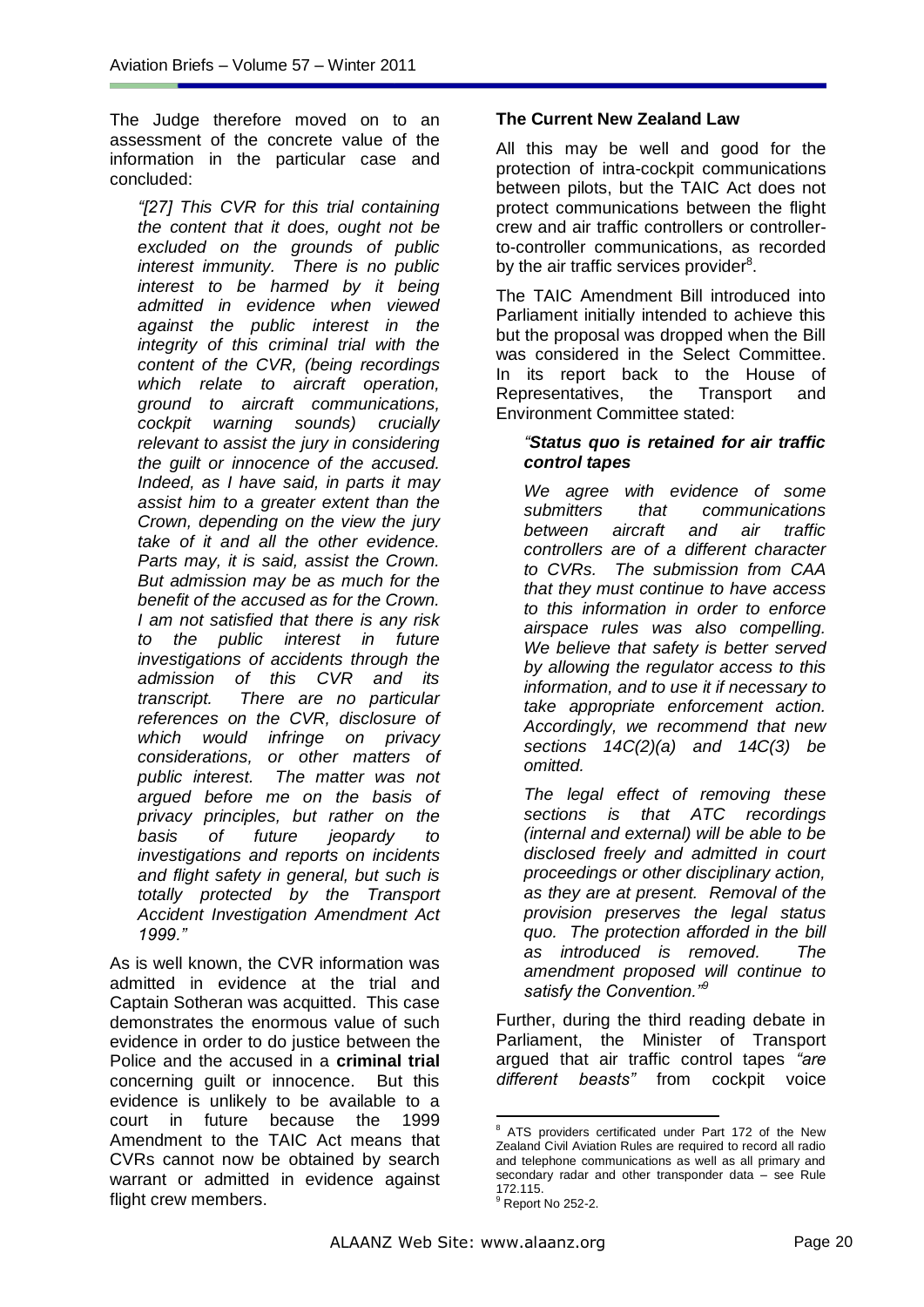recordings because they record information that has already been publicly broadcast over the airwaves anyway<sup>10</sup>. This analysis is far too superficial.

For a start CVRs also record information that has been publicly broadcast over the airwaves and, conversely, ATC recordings include material that is not broadcast over the airwaves. What is really sought to be protected on the CVRs is the pilot-to-pilot work place communications. It seems very difficult to argue that controller-to-controller work place communications should not be entitled to the same protection as well. Further, given the fact that both CVR and ATC recordings include broadcast communications, the capturing of those communications by recording them raises important issues about the use such information can then be put to<sup>11</sup>.

The end result is that the current New Zealand law is not very satisfactory. The controller-to-controller workplace communications recorded for safety purposes only are also available for use in civil and criminal court proceedings against controllers; and air-ground ATC recordings are still generally available for use in civil and criminal proceedings against both pilots and controllers. Indeed, because the air traffic services provider in New Zealand is a state-owned enterprise, namely Airways Corporation of New Zealand Ltd, the presumption of availability of information under the Official Information Act 1982 applies unless there is good reason for withholding it under section 9 of the Act.

My understanding is that in practice when media or other requests are made to Airways Corporation for recorded information, the requests are generally declined on the various grounds available under section 9 of the Official Information Act. In particular:

The collective employment agreement between the Corporation and its controllers requires that recorded workplace communications are kept confidential and

information only used for safety analysis and investigation purposes;

It is necessary to protect the personal privacy of Airways' controllers;

The release of such information would be inconsistent with chapter 5.12 of Annex 13.

### **The Christchurch Piper Chieftain Accident**

At this point, I need to mention a third serious controlled flight into terrain accident, namely the crash of a Piper Chieftain aircraft registration ZK-NCA on approach to Christchurch International Airport on 6 June 2003, with the loss of eight lives including the pilot<sup>12</sup>. This accident resulted in media requests for the ATC tapes and transcripts of the communications between the controllers and the pilot during the aircraft's final approach. The requests were refused but notwithstanding extensive argument by Airways Corporation the Ombudsman ruled that the information had to be released. The reasoning of the Ombudsman, in summary, was that:

The collective employment agreement recognised that Airways may have to release the information "in accordance with law" and an Ombudsman ruling would be in accordance with law;

The information requested was routine operational information and no issue of the controllers' personal privacy arose;

The Ombudsman was not convinced that the release of such information to the media would be detrimental to aviation safety by affecting the availability of such information in the future;

The fact that Parliament had legislated to protect CVR information but had expressly **not** legislated to protect ATC recorded information was an indication that such information should be publicly available.

Essentially, therefore, the Ombudsman held that ATC recorded information was not able to be withheld on the grounds that it

1

 $\overline{a}$ <sup>10</sup> Hansard 8 September 1999, page 19451.

<sup>&</sup>lt;sup>11</sup> The disclosure and use of radiocommunications can be an offence in some circumstances – see s133A Radiocommunications Act 1989.

 $12$  This accident was the subject of two major investigations – see TAIC Report No 03-004 and Christchurch Coroner's Report dated 29 May 2006.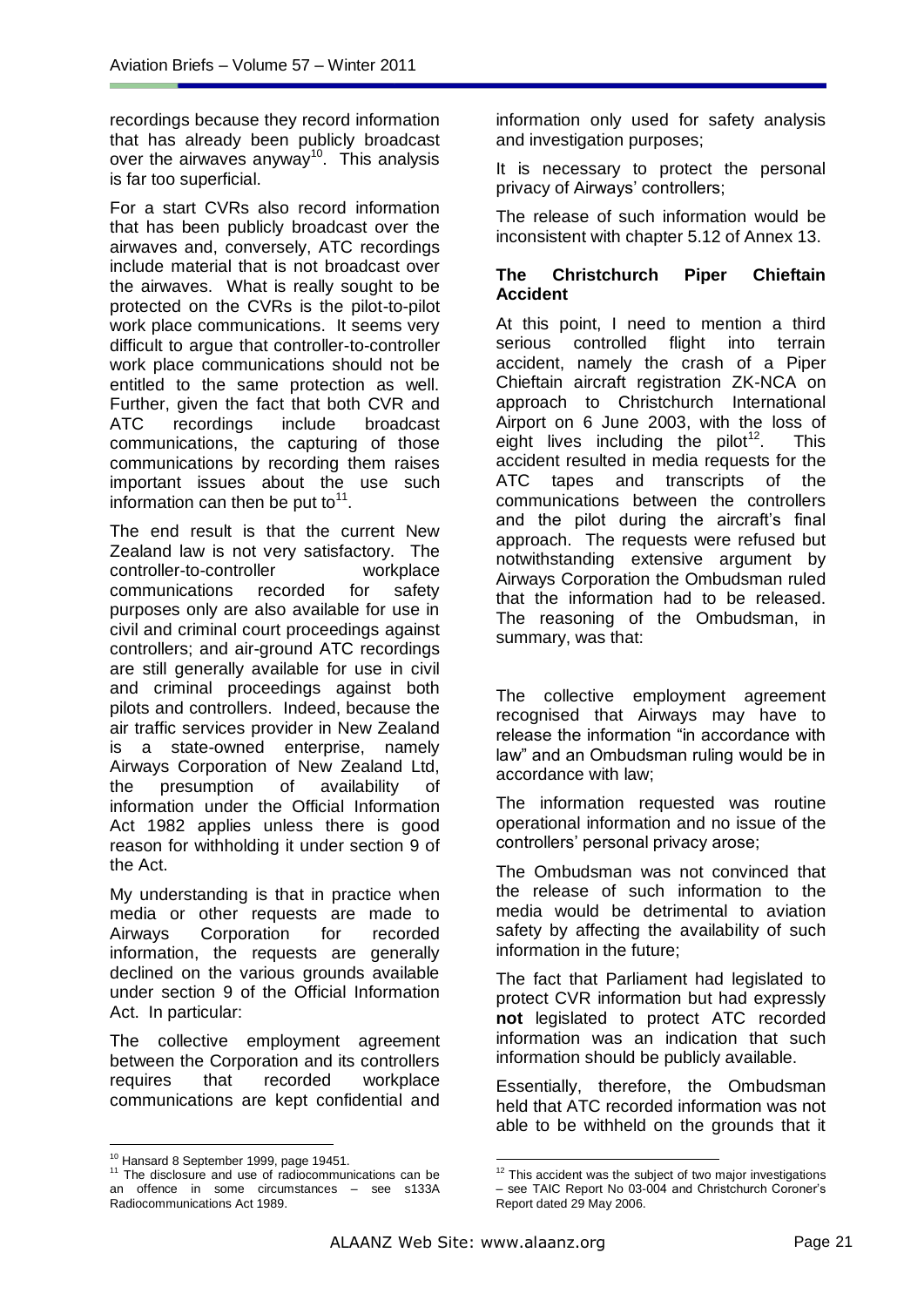was a class of information that should be protected. The Ombudsman nevertheless recognised that each situation needed to be assessed on its own merits and the Ombudsman's ruling in the Christchurch Piper Chieftain crash case might have been different if the recordings included, for example, particularly disturbing or personal information. In taking this approach, the Ombudsman would no doubt maintain that he was simply applying the current New Zealand law. In other words, ATC recordings should not be entitled to confidentiality as a **class** of information but some recordings might be protected according to their **content**.

### **Canadian Law**

In this respect, the New Zealand law is closely comparable to the law of Canada in which all the relevant issues were litigated in a recent case decided by the Ontario Court of Appeal: *Information Commissioner of Canada v The Canadian Transport Accident Investigation Safety Board, Nav Canada and the Attorney General of Canada<sup>13</sup> .* The key issue in that case was whether the ATC communications were "personal information" under the Canadian Access to Information Act and therefore protected by the Canadian Privacy Act as ―information about an identifiable individual that is recorded in any form ...". However, the Court rejected Nav Canada's claim in that regard, finding that:

*"Privacy thus connotes concepts of intimacy, identity, dignity and integrity of the individual.* 

*The information at issue is not "about" an individual. As found by the application judge (at para. 18 of her reasons) the content of the communications is limited to the safety and navigation of aircraft, the general operation of the aircraft, and the exchange of messages on behalf of the public. They contain information about the status of the aircraft, weather conditions, matters associated with air traffic control and the utterances of the pilots and controllers. These are not* 

*subjects that engage the right to privacy of individuals.*

*The information contained in the records at issue is of a professional and non-personal nature. The information may have the effect of permitting or leading to the identification of a person. It may assist in a determination as to how he or she has performed his or her task in a given situation. But the information does not thereby qualify as personal information. It is not about an individual, considering that it does not match the concept of "privacy" and the values that concept is meant to protect. It is non-personal information transmitted by an individual in jobrelated circumstances."<sup>14</sup>*

### **Australian Law**

The position in Australia seems to be that there is extensive legislative protection for cockpit voice recordings but not for ATC recordings<sup>15</sup>. ATC recordings are restricted information in the hands of the Australian Transport Safety Bureau but they are not otherwise specifically protected from public disclosure and use in court proceedings.

### **Law Reform**

The serious question for consideration, however, is whether this *status quo* is acceptable. In particular, the premature public release of ATC recordings can have disastrous consequences. This may have been the case with the mid-air collision that occurred in German airspace near the town of Urberlingen on 1 July 2002 involving the deaths of everyone on board both aircraft. One of the grief-stricken relatives who lost his wife and two children in the accident sought out the identity of the sole Swiss air traffic controller on duty at the time and murdered him outside his home in Zurich on 24 February 2004. Eventually when the full circumstances of the accident were investigated, any failings of the controller were explicable by the numerous

<sup>&</sup>lt;u>.</u> <sup>14</sup> Judgment of the Court by Desjardins JA at paragraphs  $52-54.$ 

Transport Safety Investigation Act 2003 (Cth) and Civil Aviation Act 1988 (Cth).

 $\overline{a}$ <sup>13</sup> 2006 FCA 15 (1 May 2006.